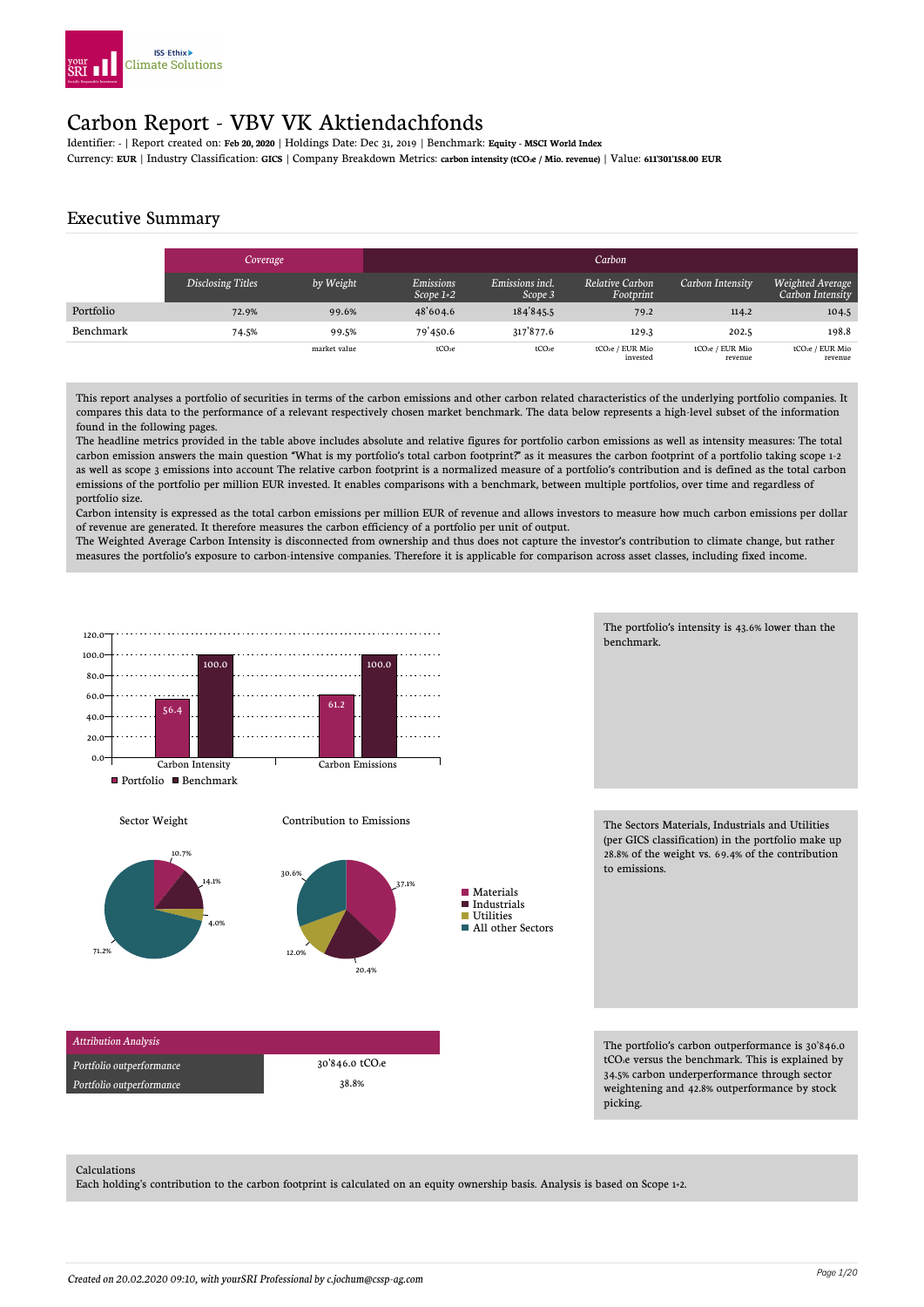#### Carbon Footprint Analysis - Key Data

|                                          | Portfolio   | Benchmark   |
|------------------------------------------|-------------|-------------|
| Total Value (EUR)                        | 611'301'158 | 611'301'158 |
| Total Emissions Projected (tCO.e)        | 48'604.6    | 79'450.6    |
| Relative Carbon Footprint (tCO.e)        | 79.2        | 129.3       |
| Total Offsetting Costs (EUR)             | 581'027.3   | 948'741.3   |
| Percentage of Emission Disclosing Titles | 72.9%       | 74.5%       |
| Weighted Carbon Coverage Ratio           | 99.6%       | 99.5%       |
| Global Ranking (global percentile)       | 72          | 42          |
|                                          |             |             |

ation Date: Feb 20, 2020

Screening Scope: Total (Scope 12 Emissions)<br>Comments: primary looking at equity and fixed income will be matched<br>GICS used + carbon intensity (tCO2e / Mio. revenue) used

The burning of fossil fuels contributes to the increase of carbon dioxide in the atmosphere, which causes Climate Change. By investing in a company, you also finance the emission of greenhouse gases. The VBV VK Aktiendachfonds is associated with greenhouse gas emissions of 48'605 tonnes per year. You can offset these emissions today by reducing greenhouse gasses in a developing country. For VBV VK Aktiendachfonds, this costs 581'027 EUR. Your investment becomes climate neutral and you advance social benefits for the world's poorest people.

#### Sector and Emission Allocation

The greenhouse gas emissions of VBV VK Aktiendachfonds stem from different sectors. The Emissions bar shows what percentage of total emissions stems from what sector. The Allocation bar shows what percentage of VBV VK Aktiendachfonds is invested in what sector. You can see that certain sectors are much more greenhouse gas intensive than others. The sector classification follows the GICS classification.



GICS Industry-Group Allocation GICS Industry-Group Emissions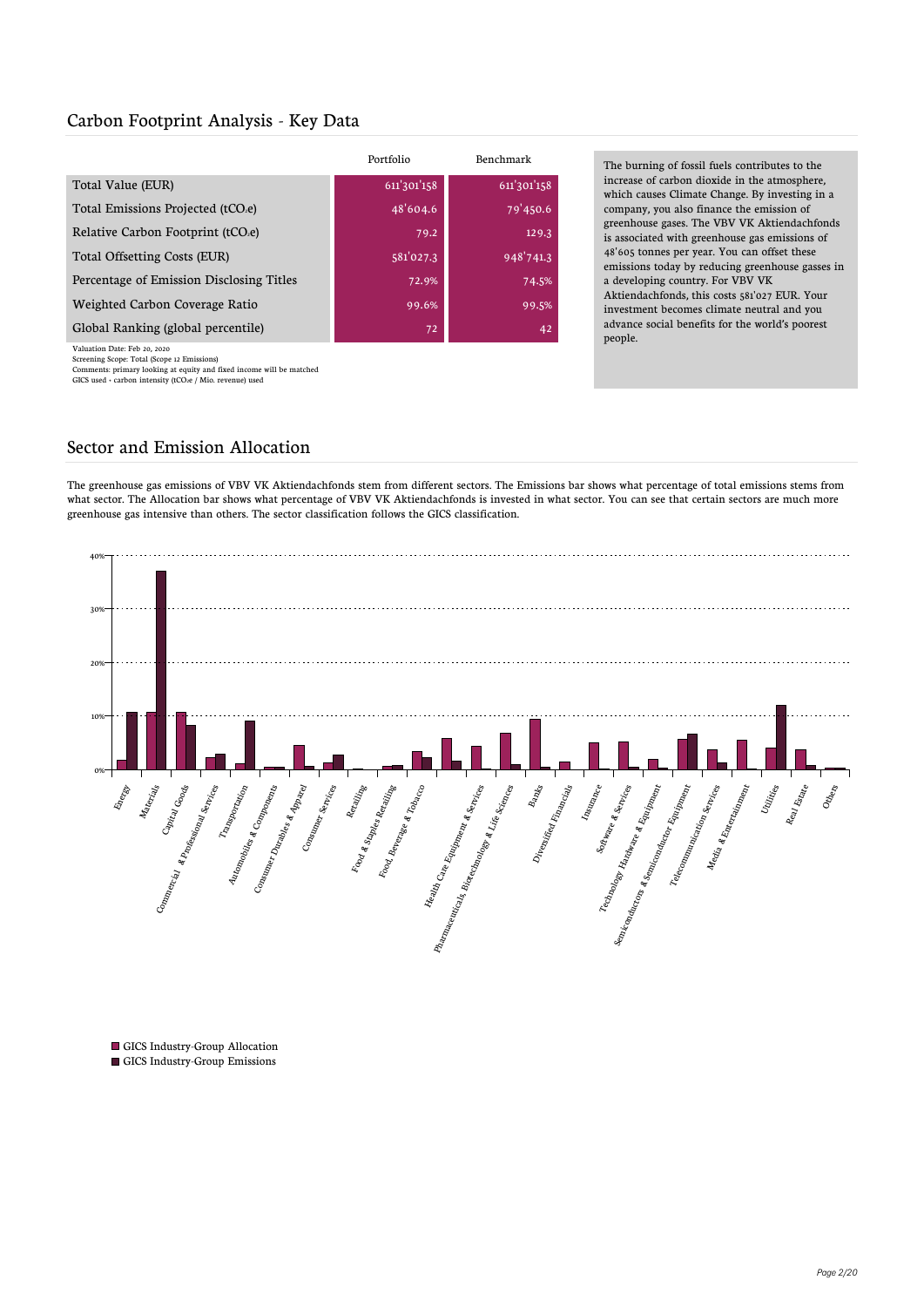#### Top 5 Absolute Contributors

The List below shows the 5 individual companies contributing most to the greenhouse gas emissions of VBV VK Aktiendachfonds. The bar chart on the  $\operatorname{right}$  contrasts this with the value of those 5 companies within the portfolio. As not all companies disclose their greenhouse gas emissions, we show in the "Data Source" section if the emission data used has been disclosed by the respective company or was approximated through our proprietary methodology.



Weighting of the Top 5 Contributors in the Portfolio П Percentage of the Top 5 Contributors Emissions of the Total Portfolio Emissions

| Company             | Financed<br><b>Emissions</b><br>(tCO <sub>2</sub> e) | % of total | Data Source |
|---------------------|------------------------------------------------------|------------|-------------|
| OMV AG              | 2'858                                                | 5.9%       | DC          |
| CRH PLC             | 2'729                                                | 5.6%       | DC          |
| Lenzing AG          | 2'681                                                | 5.5%       | DC          |
| <b>SSE PLC</b>      | 2'638                                                | 5.4%       | DC          |
| Newmont Mining Corp | 2'068                                                | 4.3%       | DС          |



#### Top 5 Carbon Intensive Firms per Mio EUR invested

The list on the right hand side shows the 5 most greenhouse gas intensive companies per 1 Mio EUR invested of VBV VK Aktiendachfonds. Intensity figures are not linked to the actual weighting within the portfolio. Emissions per 1 Mio EUR invested are on the one hand influenced by the emissions of the company and on the other hand by the market capitalization. By investing 1 Mio EUR in a company with a small market capitalization one owns a larger percentage of the company and thus of their emissions than with a larger capitalized company. This effect is visualized in the graph below, where the bubble size represents emissions per 1 Mio EUR invested.

| Company               | <b>Financed</b><br>Emissions<br>(tCO <sub>2</sub> e) | Data Source |
|-----------------------|------------------------------------------------------|-------------|
| Mitsui OSK Lines Ltd  | 6'742                                                | DC          |
| Deutsche Lufthansa AG | 3'327                                                | DC          |
| voestalpine AG        | 3'117                                                | DC          |
| Clean Harbors Inc.    | 2'072                                                | AP          |
| CRH PLC               | 1'913                                                | DC          |

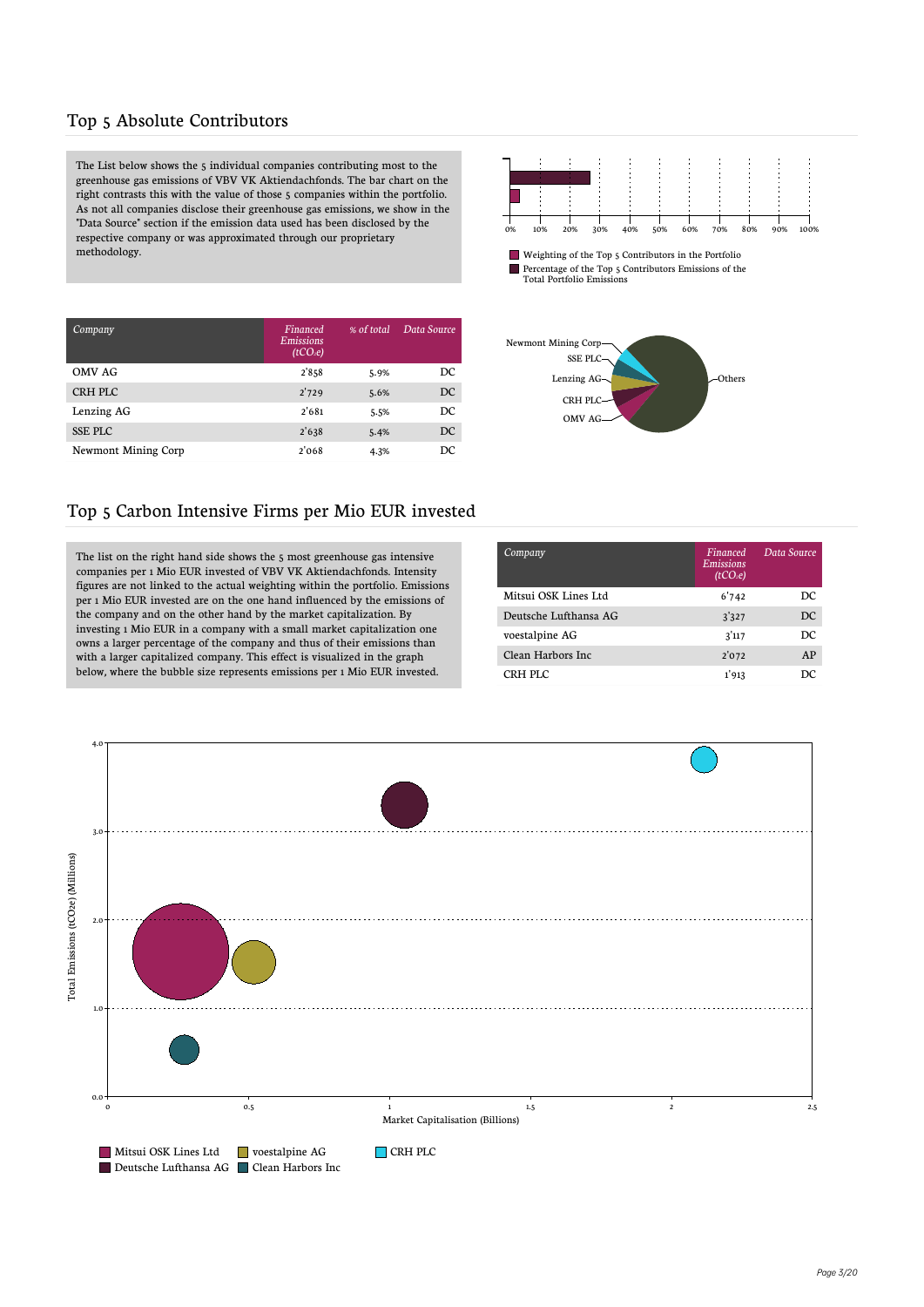

#### Sector Weight vs. Contribution to Emissions

## Sector Weightening and Rel. Carbon Footprint

|                               | Weight    |           | Rel. Carbon Footprint<br>tCO <sub>2</sub> e / Mio EUR invested | Portfolio vs.<br><b>Benchmark</b> |           |
|-------------------------------|-----------|-----------|----------------------------------------------------------------|-----------------------------------|-----------|
|                               | Portfolio | Benchmark | Portfolio                                                      | Benchmark                         |           |
| Materials                     | 10.68%    | 4.01%     | 273.8                                                          | 738.3                             | $-62.92%$ |
| Industrials                   | 14.14%    | 10.83%    | 113.7                                                          | 95.8                              | 18.64%    |
| Utilities                     | 3.97%     | 3.39%     | 237.8                                                          | 1'486.3                           | $-84.00%$ |
| Energy                        | 1.77%     | 4.81%     | 476.4                                                          | 466.1                             | 2.22%     |
| <b>Information Technology</b> | 12.69%    | 17.28%    | 46.3                                                           | 10.2                              | 355.41%   |
| <b>Consumer Staples</b>       | 9.71%     | 8.26%     | 36.6                                                           | 46.1                              | $-20.45%$ |
| <b>Consumer Discretionary</b> | 6.40%     | 10.00%    | 47.0                                                           | 39.4                              | 19.06%    |
| <b>Communication Services</b> | 9.20%     | 8.27%     | 12.1                                                           | 12.7                              | $-5.30%$  |
| Health Care                   | 11.16%    | 12.93%    | 7.6                                                            | 8.7                               | $-12.96%$ |
| Real Estate                   | 3.75%     | 3.19%     | 15.2                                                           | 22.9                              | $-33.54%$ |
| Financials                    | 15.77%    | 15.55%    | 2.9                                                            | 10.3                              | $-71.81%$ |
| Others                        | 0.38%     | 1.00%     | 78.6                                                           | 195.1                             | $-59.72%$ |

#### Relative Carbon Footprint Comparison

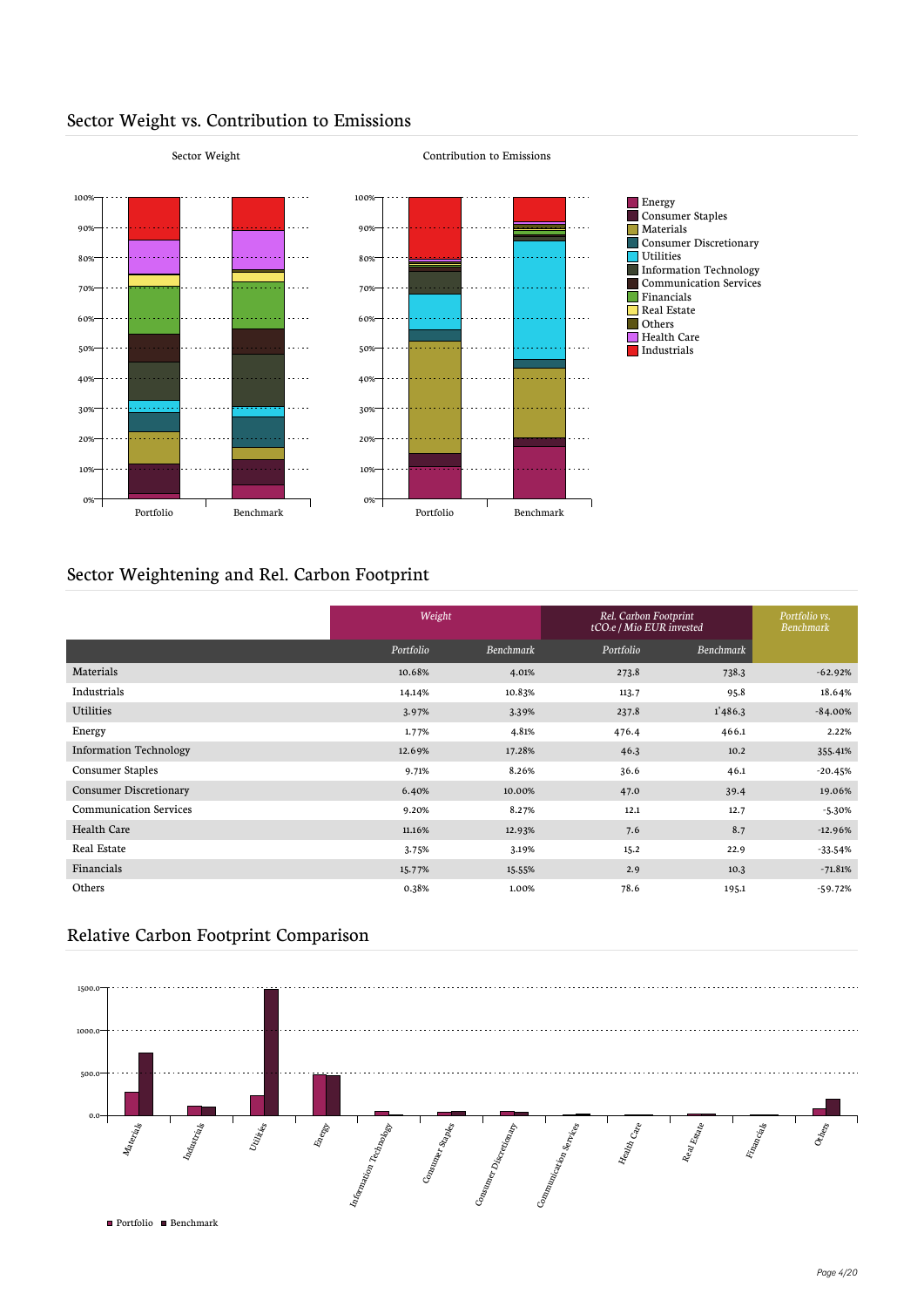The tables below show the 10 largest greenhouse gas contributors and the 10 largest holdings respectively of the VBV VK Aktiendachfonds. Under Company Data, you can find the sector and portfolio weight of each company. The Carbon Data section explains your Financed Emissions, i.e. the amount of greenhouse gases that the portfolio finances from the company's overall emissions, relative to company ownership. You can further see what % of the overall portfolio greenhouse gas emissions each company accounts for and if the company greenhouse gas emission number was disclosed by the company or approximated. In the Analysis section, the Benchmark emissions are stated and the Average Sector Emissions allow a comparison of the greenhouse gas intensity of a company against its respective sector, i.e. the amount of greenhouse gas emissions that an investment of the same size would have financed, would it have been invested in the overall sector rather than the specific company.

The exact effect on the portfolio can be found under Portfolio Contribution: this is the percentage change in carbon emissions between what the carbon footprint of the portfolio would be without the holding and what the carbon footprint is currently. This is a measurement of how much a specific holding raises or reduces the carbon footprint of the portfolio. A negative number indicates that the total portfolio emissions would be less without this specific investment.

#### Summary of 10 largest absolute contributors

|                               |                                               |           | Weight                   | Carbon Data    |            |                                               |                                               |                                                       | Analysis                                        |                                                   |  |
|-------------------------------|-----------------------------------------------|-----------|--------------------------|----------------|------------|-----------------------------------------------|-----------------------------------------------|-------------------------------------------------------|-------------------------------------------------|---------------------------------------------------|--|
| Company                       | <b>GICS Sub-Industry</b>                      | Portfolio | Benchmark                | Data<br>Source | % of total | carbon intensity<br>(tCO2e / Mio.<br>revenue) | Financed<br>Emissions<br>(tCO <sub>2</sub> e) | <b>Benchmark</b><br>Emissions<br>(tCO <sub>2</sub> e) | Av. Sector<br>Emissions<br>(tCO <sub>2</sub> e) | Portfolio<br>Contribution<br>(tCO <sub>2</sub> e) |  |
| <b>OMV AG</b>                 | Integrated Oil &<br>Gas                       | 0.5%      | 0.0%                     | DC             | 5.9%       | 473.2                                         | 2'858.3                                       | 98.8                                                  | 2'186.3                                         | $-2'610.44$                                       |  |
| CRH PLC                       | Construction<br>Materials                     | 0.2%      | 0.1%                     | DC             | 5.6%       | 1'342.0                                       | 2'729.5                                       | 839.8                                                 | 3'973.5                                         | $-2'622.13$                                       |  |
| Lenzing AG                    | Commodity<br>Chemicals                        | 0.6%      | $\overline{\phantom{a}}$ | DC             | 5.5%       | 754.5                                         | 2'680.7                                       | $\overline{\phantom{0}}$                              | 1'589.0                                         | $-2'$ 420.51                                      |  |
| <b>SSE PLC</b>                | Electric Utilities                            | 0.6%      | 0.0%                     | DC             | 5.4%       | 278.0                                         | 2'638.4                                       | 194.9                                                 | 7'553.7                                         | $-2'364.33$                                       |  |
| <b>Newmont Mining</b><br>Corp | Gold                                          | 1.2%      | 0.1%                     | DC             | 4.3%       | 710.0                                         | 2'068.2                                       | 136.7                                                 | 2'728.0                                         | $-1'$ 496.93                                      |  |
| Gold Fields Ltd               | Gold                                          | 0.9%      | $\overline{\phantom{a}}$ | DC             | 4.0%       | 375.0                                         | 1'959.1                                       | $\overline{\phantom{0}}$                              | 2'106.9                                         | $-1'518.15$                                       |  |
| Mitsui OSK Lines Ltd          | Marine                                        | 0.0%      | 0.0%                     | DC             | 3.7%       | 1'174.5                                       | 1809.2                                        | 295.8                                                 | 498.1                                           | $-1'788.67$                                       |  |
| voestalpine AG                | <b>Steel</b>                                  | 0.1%      | 0.0%                     | DC             | 3.6%       | 1'065.5                                       | 1'760.5                                       | 138.8                                                 | 2'048.7                                         | $-1'717.17$                                       |  |
| Clean Harbors Inc             | Environmental &<br><b>Facilities Services</b> | 0.1%      | $\overline{\phantom{a}}$ | AP             | 2.7%       | 1'735.6                                       | 1'284.8                                       | $\overline{\phantom{0}}$                              | 295.0                                           | $-1'236.80$                                       |  |
| TUI AG                        | Hotels. Resorts &<br>Cruise Lines             | 0.2%      | 0.0%                     | DC             | 2.5%       | 379.5                                         | 1'233.2                                       | 79.5                                                  | 337.6                                           | $-1'140.93$                                       |  |

#### Summary of 10 largest portfolio companies

|                            |                                          |           | Weight    |                |            | Carbon Data                                   |                                               |                                                       | Analysis                                               |                                                   |
|----------------------------|------------------------------------------|-----------|-----------|----------------|------------|-----------------------------------------------|-----------------------------------------------|-------------------------------------------------------|--------------------------------------------------------|---------------------------------------------------|
| Company                    | GICS Sub-Industry                        | Portfolio | Benchmark | Data<br>Source | % of total | carbon intensity<br>(tCO2e / Mio.<br>revenue) | Financed<br>Emissions<br>(tCO <sub>2</sub> e) | <b>Benchmark</b><br>Emissions<br>(tCO <sub>2</sub> e) | Av. Sector<br><b>Emissions</b><br>(tCO <sub>2</sub> e) | Portfolio<br>Contribution<br>(tCO <sub>2</sub> e) |
| Alphabet Inc               | Interactive Media &<br>Services          | 2.3%      | 0.9%      | DC             | 0.0%       | 5.9                                           | 15.7                                          | 6.2                                                   | 0.0                                                    | 1'128.20                                          |
| <b>ING Groep NV</b>        | Diversified Banks                        | 2.2%      | 0.1%      | DC             | 0.0%       | 1.1                                           | 7.0                                           | 0.3                                                   | 74.9                                                   | 1'078.82                                          |
| Roche Holding AG           | Pharmaceuticals                          | 1.9%      | 0.5%      | DC             | 0.1%       | 10.3                                          | 33.0                                          | 8.8                                                   | 137.2                                                  | 917.60                                            |
| Nintendo Co Ltd            | Interactive Home<br>Entertainment        | 1.9%      | 0.1%      | DC             | 0.0%       | $1.1$                                         | 3.3                                           | 0.2                                                   | 0.0                                                    | 947.48                                            |
| <b>Unilever NV</b>         | <b>Personal Products</b>                 | 1.7%      | 0.2%      | DC             | 0.2%       | 28.9                                          | 113.0                                         | 12.7                                                  | 209.0                                                  | 721.81                                            |
| Allianz SE                 | Multi-line<br>Insurance                  | 1.5%      | 0.2%      | DC             | 0.1%       | 2.1                                           | 25.2                                          | 3.8                                                   | 94.9                                                   | 739.83                                            |
| <b>BNP Paribas SA</b>      | Diversified Banks                        | 1.4%      | 0.1%      | DC             | 0.1%       | 5.6                                           | 57.8                                          | 6.2                                                   | 48.3                                                   | 635.65                                            |
| Nielsen Holdings PLC       | Research &<br><b>Consulting Services</b> | 1.3%      | 0.0%      | AP             | 0.1%       | 8.4                                           | 54.0                                          | 0.7                                                   | 203.4                                                  | 607.34                                            |
| UnitedHealth Group<br>Inc. | Managed Health<br>Care                   | 1.3%      | 0.6%      | DC             | 0.0%       | 0.8                                           | 6.2                                           | 3.0                                                   | 22.7                                                   | 635.64                                            |
| Prudential PLC             | Life & Health<br>Insurance               | 1.3%      | 0.1%      | DC             | 0.0%       | 2.5                                           | 13.6                                          | 1,2                                                   | 37.2                                                   | 616.46                                            |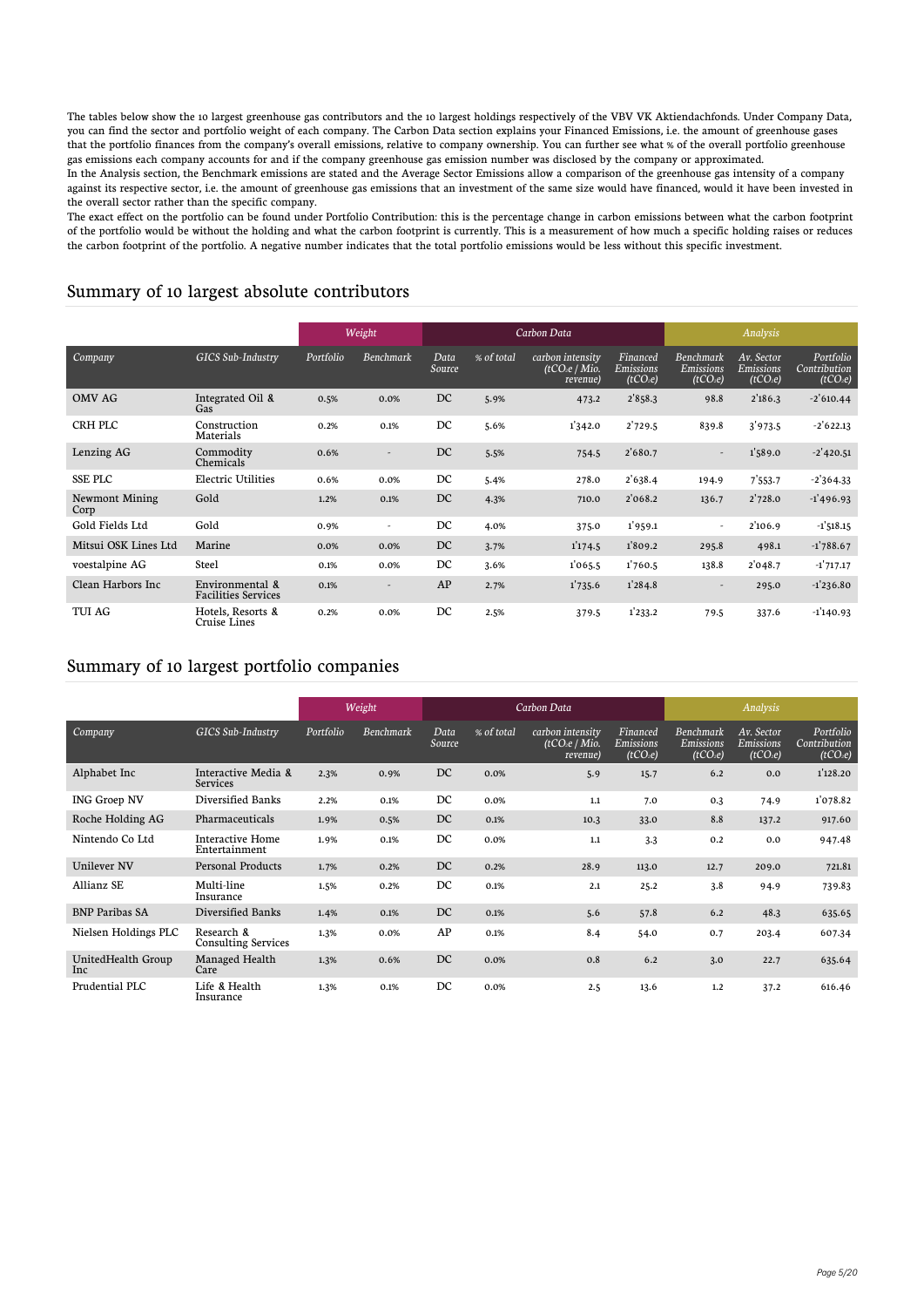#### Sector Analysis & Stock Selection

The graph below shows how the carbon allocation in the portfolio differs from the average of each sector. Sectors have been defined using the GICS classification at the Supersector/Industry Group level.



- $\blacksquare$  <br> Portfolio GICS Sub-Industry Emissions
- Benchmark, Average GICS Sub-Industry Emissions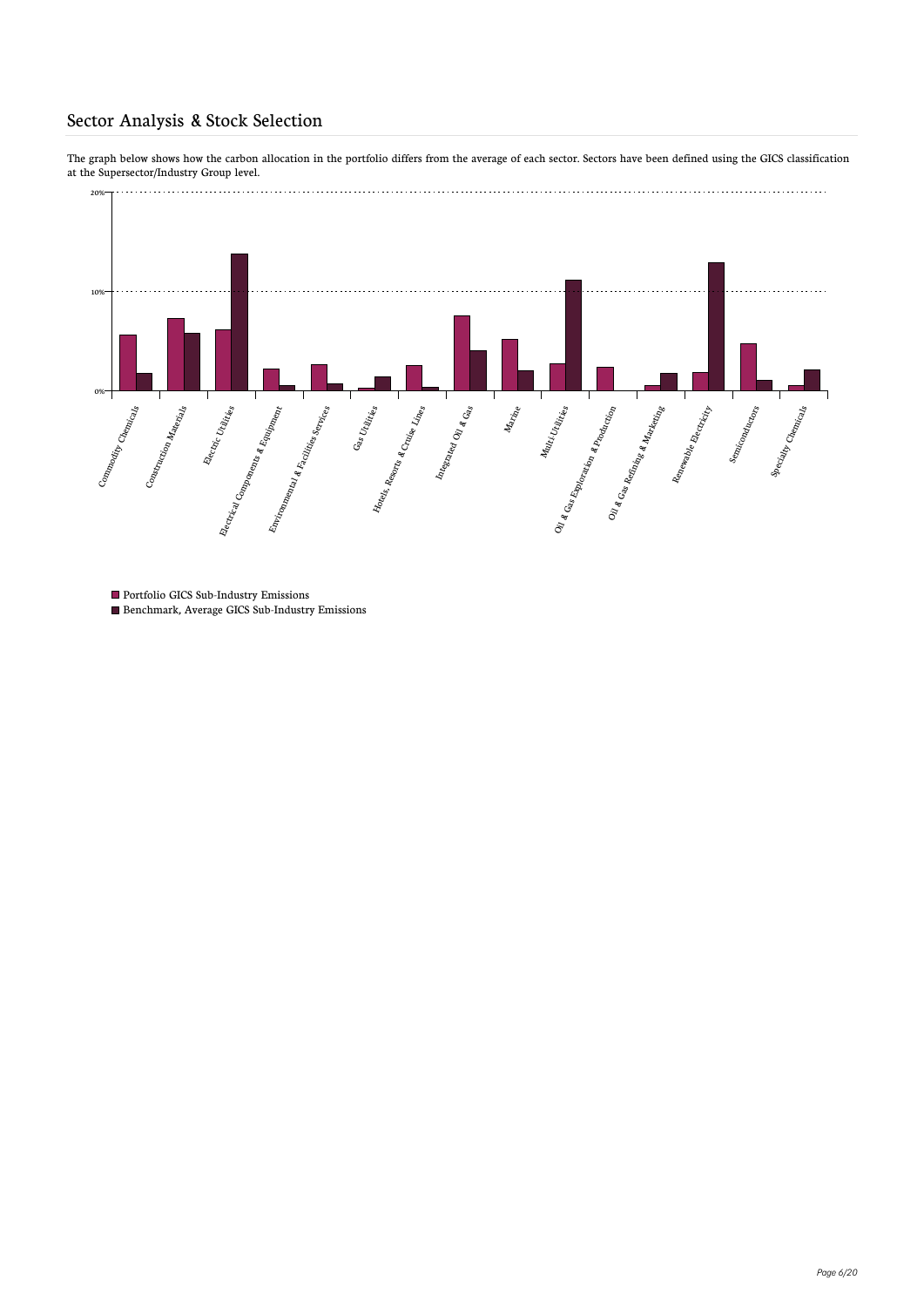#### Attribution Analysis

The two principal reasons why the carbon exposure of the portfolio may differ from the benchmark are due to sector allocation as well as stock selection decisions. Sector allocation decision will cause the carbon intensity of the portfolio to diverge from the benchmark where the sectors are either carbon intensive or low carbon. If the portfolio is overweight in carbon intensive sectors the portfolio is likely to be more carbon intensive than the benchmark. However, if the stocks within a carbon intensive sector are the most carbon efficient companies, it is possible that the portfolio may still have a lower carbon footprint than the benchmark.

|                               | <b>Sector Allocation</b><br>Contribution to Out/<br>Underperformace (tCO <sub>2</sub> e) | <b>Sector Allocation</b><br><b>Contribution to Out/</b><br>Underperformace (%) | <b>Stock Selection</b><br>Contribution to Out/<br>Underperformace ( $tCO2e$ ) | <b>Stock Selection</b><br>Contribution to Out/<br>Underperformace (%) |
|-------------------------------|------------------------------------------------------------------------------------------|--------------------------------------------------------------------------------|-------------------------------------------------------------------------------|-----------------------------------------------------------------------|
| Energy                        | $-8'771.3$                                                                               | $-11.0%$                                                                       | 292.1                                                                         | 0.4%                                                                  |
| Materials                     | 30'379.8                                                                                 | 38.2%                                                                          | $-11'496.5$                                                                   | $-14.5%$                                                              |
| Industrials                   | 1'949.1                                                                                  | 2.5%                                                                           | 1'186.5                                                                       | 1.5%                                                                  |
| <b>Consumer Discretionary</b> | $-877.6$                                                                                 | $-1.1%$                                                                        | 460.8                                                                         | 0.6%                                                                  |
| <b>Consumer Staples</b>       | 410.9                                                                                    | 0.5%                                                                           | $-482.3$                                                                      | $-0.6%$                                                               |
| Health Care                   | $-95.7$                                                                                  | $-0.1%$                                                                        | $-90.7$                                                                       | $-0.1%$                                                               |
| Financials                    | 12.9                                                                                     | 0.0%                                                                           | $-713.8$                                                                      | $-0.9%$                                                               |
| <b>Information Technology</b> | $-289.2$                                                                                 | $-0.4%$                                                                        | 3'849.9                                                                       | 4.8%                                                                  |
| <b>Communication Services</b> | 72.8                                                                                     | 0.1%                                                                           | $-35.1$                                                                       | $-0.0%$                                                               |
| <b>Utilities</b>              | 5'273.8                                                                                  | 6.6%                                                                           | $-26'104.6$                                                                   | $-32.9%$                                                              |
| Real Estate                   | 78.5                                                                                     | 0.1%                                                                           | $-151.3$                                                                      | $-0.2%$                                                               |
| Others                        | $-750.5$                                                                                 | $-0.9%$                                                                        | $-718.5$                                                                      | $-0.9%$                                                               |
| Total                         | 27'393.7                                                                                 | 34.5%                                                                          | $-34'003.5$                                                                   | $-42.8%$                                                              |

| <b>Invested Money</b>  | EUR                |
|------------------------|--------------------|
| Portfolio              | 611'301'158        |
| Benchmark              | 611'301'158        |
| <b>Total Emissions</b> | tCO <sub>2</sub> e |
| Portfolio              | 48'604.6           |
| Benchmark              | 79'450.6           |
| Difference             | 30'846.0           |

|                        |                    | Interaction Effect:                                                                                                                                     | $-24'236.1$ | $-30.5%$ |  |  |  |
|------------------------|--------------------|---------------------------------------------------------------------------------------------------------------------------------------------------------|-------------|----------|--|--|--|
| <b>Invested Money</b>  | <b>EUR</b>         | Portfolio Carbon Outperformance (tCO2e)                                                                                                                 |             | 30'846.0 |  |  |  |
| Portfolio              | 611'301'158        | Portfolio Carbon Outperformance (%)                                                                                                                     |             | 38.8%    |  |  |  |
| Benchmark              | 611'301'158        | Explanation: The Outperformance of the portfolio is based on the effect of                                                                              |             |          |  |  |  |
| <b>Total Emissions</b> | tCO <sub>2</sub> e | over/underweighting certain sectors and selecting more/less carbon intense<br>stocks within each sector for each of the underlying holdings. A positive |             |          |  |  |  |
| Portfolio              | 48'604.6           | number indicates that the effect increased the greenhouse gas emission (in<br>tons of CO.e) and a negative number indicated a decreasing effect.        |             |          |  |  |  |
| Benchmark              | 79'450.6           | In this case, the sector weighting of VBV VK Aktiendachfonds harmed 27'393.7                                                                            |             |          |  |  |  |
| Difference             | 30'846.0           | tCO <sub>2</sub> e, while the stock selection saved $34'003.5$ tCO <sub>2</sub> e versus the benchmark.                                                 |             |          |  |  |  |
|                        |                    | This explains a 34.5% underperformance through sector weighting and 42.8%<br>carbon outperformance by stock picking.                                    |             |          |  |  |  |

#### Attribution Analysis - Graph



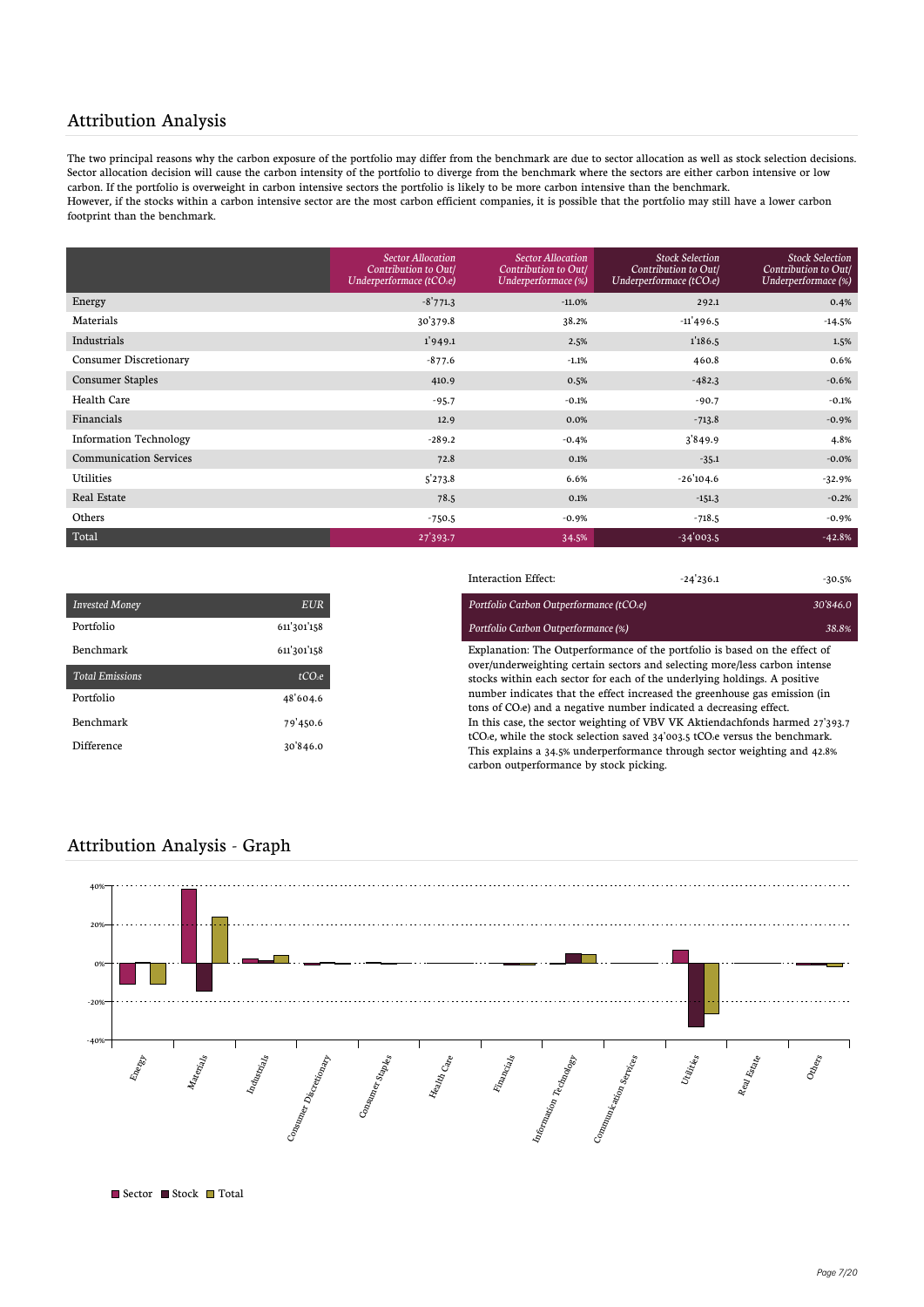#### Scope 3 Overview

The following section provides a top-down approximation of the financed scope 3 emissions from each sector. The purpose of this analysis is to give an order of magnitude of the emissions in the portfolio on a sector level and should not be used as a basis for comparing two individual companies. The methodology includes Scope 1, 2 and Scope 3 upstream and product use downstream.





The graph below compares the total emissions (including Scope 1, Scope2 and Scope 3) between portfolio and benchmark.



\*) The methodology includes Scope 1, 2 and Scope 3 upstream and product use downstream.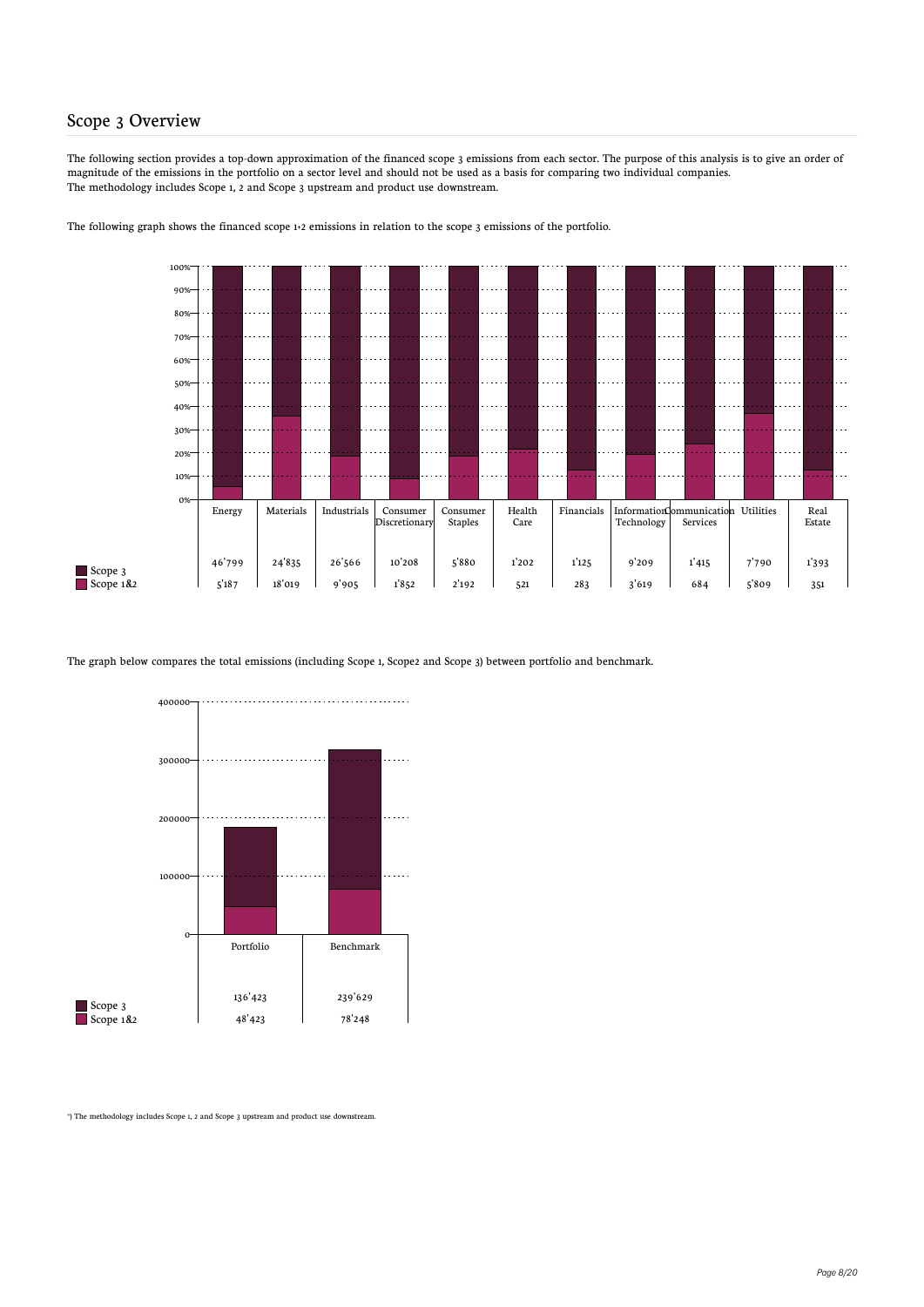#### Company Sector & Breakdown

This table presents all holdings in the portfolio, sorted by sector, following the logic from the sections above (see benchmarking for further information). It shows how each company contributes to the overall portfolio footprint. It allows you to see which stocks are the greatest contributors to the portfolio's emission in absolute as well as relative terms.

Portfolio Contribution is the percentage change in carbon emissions between what the carbon footprint of the portfolio would be without the holding and what the carbon footprint is currently. This is a measurement of how much a specific holding raises or reduces the carbon footprint of the portfolio. The arrows on the far right indicate if a specific holding raises or reduce the carbon footprint of the portfolio, i.e. a negative number (arrows pint down) indicates that the total portfolio emissions would be less without this specific investment.

This helps with portfolio optimization and in managing the overall carbon portfolio footprint without comprising the chosen sector allocation. Sectors have been defined using the GICS system at the most detailed level (Sub-Industry/GICS respectively Subsector/ICB).

|                                    |           | Weight                   |                  |            | Carbon Data                                   |                                               |                                                | Analysis                                        |                                              |
|------------------------------------|-----------|--------------------------|------------------|------------|-----------------------------------------------|-----------------------------------------------|------------------------------------------------|-------------------------------------------------|----------------------------------------------|
| Company                            | Portfolio | Benchmark                | Data<br>Source   | % of total | carbon intensity<br>(tCO2e / Mio.<br>revenue) | Financed<br>Emissions<br>(tCO <sub>2</sub> e) | Benchmark<br>Emissions<br>(tCO <sub>2</sub> e) | Av. Sector<br>Emissions<br>(tCO <sub>2</sub> e) | Portfolio<br>Contribution<br><u>(t</u> CO2e) |
| Oil & Gas Equipment & Services     | 0.1%      | 0.3%                     |                  | 0.0%       | 33.4                                          | 5.2                                           | 184.7                                          | 73.9                                            | $21.7 \times$                                |
| Schoeller-Bleckmann Oilfield E     | 0.1%      | $\overline{\phantom{a}}$ | DC               | 0.0%       | 33.4                                          | 5.2                                           | $\overline{\phantom{a}}$                       | 73.9                                            | 21.7                                         |
| Integrated Oil & Gas               | 1.0%      | 2.8%                     |                  | 7.6%       | 397.9                                         | 3'677.8                                       | 7'792.5                                        | 3'875.0                                         | $-3'244.5$                                   |
| <b>OMV AG</b>                      | 0.5%      | 0.0%                     | DC               | 5.9%       | 473.2                                         | 2858.3                                        | 98.8                                           | 2'186.3                                         | $-2'610.4$                                   |
| <b>TOTAL SA</b>                    | 0.3%      | 0.3%                     | DC               | 1.3%       | 258.6                                         | 619.5                                         | 621.3                                          | 1'206.4                                         | $-476.4$                                     |
| <b>Equinor ASA</b>                 | 0.1%      | 0.0%                     | DC               | 0.4%       | 247.3                                         | 199.9                                         | 75.7                                           | 482.3                                           | $-142.3$                                     |
| Oil & Gas Exploration & Production | 0.5%      | 0.8%                     |                  | 2.4%       | 664.9                                         | 1'153.5                                       | 1'987.8                                        | 61.1                                            | $-924.7$ $\approx$                           |
| Tullow Oil PLC                     | 0.0%      | $\overline{\phantom{a}}$ | DC               | 0.1%       | 645.3                                         | 48.2                                          | $\overline{\phantom{a}}$                       | 2.4                                             | $-39.0$                                      |
| Amerisur Resources PLC             | 0.0%      | $\overline{\phantom{a}}$ | AP               | 0.1%       | 535.5                                         | 44.2                                          |                                                | 3.8                                             | $-29.8$                                      |
| Diversified Gas & Oil PLC          | 0.1%      | $\overline{\phantom{a}}$ | AP               | 0.3%       | 887.6                                         | 156.7                                         |                                                | 10.3                                            | $-117.6$                                     |
| <b>Inpex Corp</b>                  | 0.3%      | 0.0%                     | DC               | 1.9%       | 645.5                                         | 904.4                                         | 62.1                                           | 44.6                                            | $-736.6$                                     |
| Oil & Gas Refining & Marketing     | 0.3%      | 0.4%                     |                  | 0.5%       | 196.4                                         | 260.3                                         | 2'612.9                                        | 1'708.6                                         | $-138.7$ $\vee$                              |
| Neste Oyj                          | 0.3%      | 0.0%                     | DC               | 0.5%       | 196.4                                         | 260.3                                         | 34.4                                           | 1'708.6                                         | $-138.7$                                     |
| Oil & Gas Storage & Transportation | 0.0%      | 0.5%                     |                  | 0.1%       | 652.8                                         | 70.8                                          | 1'197.0                                        | 268.8                                           | $-54.9$ $\triangleright$                     |
| Enbridge Inc                       | 0.0%      | 0.2%                     | AP               | 0.1%       | 652.8                                         | 70.8                                          | 391.3                                          | 268.8                                           | $-54.9$                                      |
| <b>Commodity Chemicals</b>         | 0.6%      | 0.2%                     |                  | 5.7%       | 722.5                                         | 2'741.2                                       | 739.0                                          | 1'710.3                                         | $-2'461.5$ $\bullet$                         |
| Lenzing AG                         | 0.6%      | $\overline{\phantom{a}}$ | DC               | 5.5%       | 754.5                                         | 2'680.7                                       |                                                | 1'589.0                                         | $-2'$ 420.5                                  |
| Ecopro Co Ltd                      | 0.0%      | $\overline{\phantom{a}}$ | AP               | 0.1%       | 251.0                                         | 60.6                                          | ٠                                              | 121.3                                           | $-39.7$                                      |
| <b>Industrial Gases</b>            | 0.3%      | 0.5%                     |                  | 2.1%       | 1'399.6                                       | 1'033.3                                       | 2'001.6                                        | 1'390.6                                         | $-888.8$ $\blacktriangleright$               |
| Air Liquide SA                     | 0.2%      | 0.1%                     | DC               | 1.7%       | 1'249.0                                       | 845.0                                         | 519.3                                          | 1'123.2                                         | $-727.9$                                     |
| Linde PLC                          | 0.1%      | 0.3%                     | DC               | 0.4%       | 3'050.6                                       | 188.3                                         | 836.9                                          | 267.4                                           | $-160.0$                                     |
| <b>Specialty Chemicals</b>         | 1.0%      | 0.9%                     |                  | 0.5%       | 68.3                                          | 264.3                                         | 485.0                                          | 2'059.4                                         | $213.4$ $\approx$                            |
| Umicore SA                         | 0.2%      | 0.0%                     | DC               | 0.2%       | 52.7                                          | 88.6                                          | $11.1\,$                                       | 362.4                                           | $-4.9$                                       |
| Symrise AG                         | 0.5%      | 0.0%                     | DC               | 0.2%       | 95.1                                          | 116.7                                         | 6.7                                            | 1'121.0                                         | 142.9                                        |
| Corbion NV                         | 0.1%      | $\overline{\phantom{a}}$ | DC               | 0.1%       | 186.2                                         | 36.7                                          | $\overline{\phantom{a}}$                       | 109.6                                           | $-11.4$                                      |
| Ecolab Inc                         | 0.1%      | 0.1%                     | DC               | 0.0%       | 49.1                                          | 8.2                                           | 11.6                                           | 166.7                                           | 30.3                                         |
| RPM International Inc              | 0.1%      | 0.0%                     | AP               | 0.0%       | 23.7                                          | 14.1                                          | 2.2                                            | 299.6                                           | 55.2                                         |
| <b>Construction Materials</b>      | 0.3%      | 0.3%                     |                  | 7.3%       | 1'534.3                                       | 3'521.5                                       | 4'726.5                                        | 5'519.4                                         | $-3'374.9$                                   |
| CRH PLC                            | 0.2%      | 0.1%                     | DC               | 5.6%       | 1'342.0                                       | 2'729.5                                       | 839.8                                          | 3'973.5                                         | $-2'622.1$                                   |
| Eagle Materials Inc                | 0.1%      | $\overline{\phantom{a}}$ | AP               | 1.6%       | 3'031.5                                       | 792.1                                         |                                                | 1'545.9                                         | $-748.6$                                     |
| Metal & Glass Containers           | 0.1%      | 0.1%                     |                  | 0.0%       | 56.4                                          | 18.4                                          | 76.8                                           | 206.1                                           | 37.1 $\hat{ }$                               |
| AptarGroup Inc                     | 0.1%      | $\overline{\phantom{a}}$ | DC               | 0.0%       | 56.4                                          | 18.4                                          | $\overline{\phantom{a}}$                       | 206.1                                           | 37.1                                         |
| <b>Paper Packaging</b>             | 0.2%      | $0.1\%$                  |                  | 0.4%       | 219.3                                         | 215.3                                         | 498.2                                          | 353.6                                           | $-142.1$ $\blacktriangleright$               |
| Mayr Melnhof Karton AG             | 0.0%      | $\overline{\phantom{a}}$ | ${\rm AP}$       | 0.1%       | 176.7                                         | 42.0                                          |                                                | 85.7                                            | $-24.3$                                      |
| Huhtamaki OYJ                      | 0.1%      | $\overline{\phantom{a}}$ | $_{\rm DC}$      | 0.4%       | 232.9                                         | 173.3                                         | $\overline{\phantom{a}}$                       | 267.9                                           | $-117.8$                                     |
| Copper                             | 0.2%      | 0.1%                     |                  | 0.6%       | 566.3                                         | 300.0                                         | 234.2                                          | 0.0                                             | $-216.8$ $\blacktriangleright$               |
| Lundin Mining Corp                 | 0.0%      | 0.0%                     | DC               | 0.2%       | 544.2                                         | 86.7                                          | 16.9                                           | 0.0                                             | $-64.4$                                      |
| Antofagasta PLC                    | 0.1%      | 0.0%                     | DC               | 0.4%       | 575.9                                         | 213.3                                         | 18.2                                           | 0.0                                             | $-152.2$                                     |
| Gold                               | 6.6%      | 0.3%                     |                  | 14.9%      | 406.0                                         | 7'231.0                                       | 408.4                                          | 14'809.5                                        | $-4'315.5$ $\blacktriangleright$             |
| <b>Evolution Mining Ltd</b>        | 0.6%      | $\sim$                   | $_{\mathrm{DC}}$ | 1.0%       | 520.4                                         | 482.1                                         | $\overline{\phantom{a}}$                       | 1'308.2                                         | $-200.7$                                     |
| Newcrest Mining Ltd                | 0.9%      | 0.0%                     | $_{\rm DC}$      | 2.2%       | 634.2                                         | 1'070.3                                       | 43.4                                           | 2'040.1                                         | $-635.3$                                     |
| Agnico Eagle Mines Ltd             | 1.1%      | 0.0%                     | DC               | 0.7%       | 203.2                                         | 322.7                                         | 9.4                                            | 2'528.0                                         | 226.0                                        |
| Yamana Gold Inc                    | 1.0%      | $\overline{\phantom{a}}$ | DC               | 2.5%       | 238.9                                         | 1'211.6                                       | $\overline{\phantom{a}}$                       | 2'319.1                                         | $-718.0$                                     |
| Gold Fields Ltd                    | 0.9%      | $\overline{\phantom{a}}$ | DC               | 4.0%       | 375.0                                         | 1'959.1                                       | $\overline{\phantom{a}}$                       | 2'106.9                                         | $-1'518.1$                                   |
| Newmont Mining Corp                | 1.2%      | 0.1%                     | DC               | 4.3%       | 710.0                                         | 2'068.2                                       | 136.7                                          | 2'728.0                                         | $-1'$ 496.9                                  |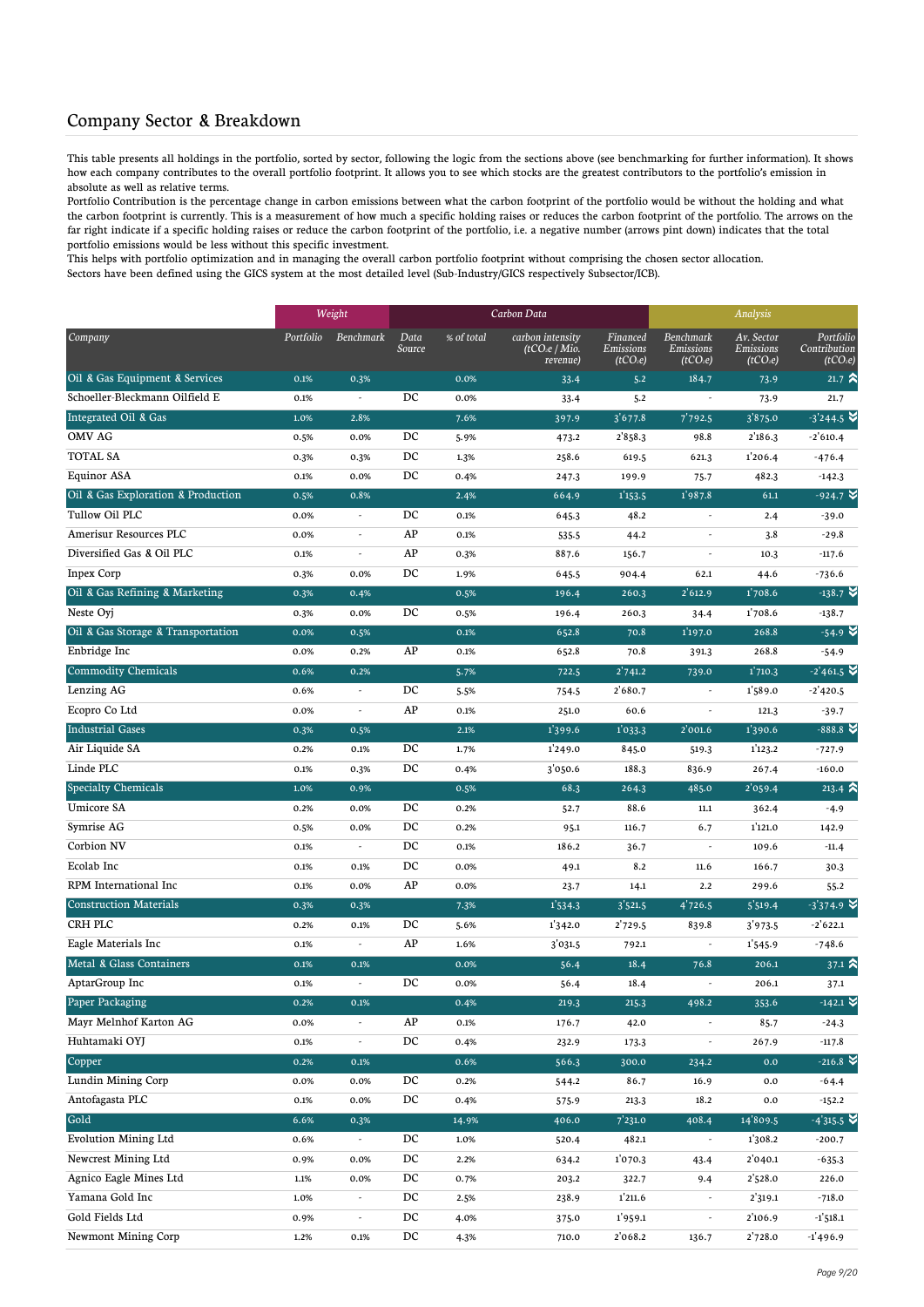|                                                  |           | Weight                   |                |            | Carbon Data                                              |                                               |                                                       | Analysis                                        |                                                   |
|--------------------------------------------------|-----------|--------------------------|----------------|------------|----------------------------------------------------------|-----------------------------------------------|-------------------------------------------------------|-------------------------------------------------|---------------------------------------------------|
| Company                                          | Portfolio | <b>Benchmark</b>         | Data<br>Source | % of total | carbon intensity<br>(tCO <sub>2</sub> e/Mio.<br>revenue) | Financed<br>Emissions<br>(tCO <sub>2</sub> e) | <b>Benchmark</b><br>Emissions<br>(tCO <sub>2</sub> e) | Av. Sector<br>Emissions<br>(tCO <sub>2</sub> e) | Portfolio<br>Contribution<br>(tCO <sub>2</sub> e) |
| Royal Gold Inc                                   | 0.8%      | $\overline{\phantom{a}}$ | AP             | 0.2%       | 293.3                                                    | 117.1                                         | $\overline{\phantom{a}}$                              | 1'779.1                                         | 269.5                                             |
| Precious Metals & Minerals                       | 0.2%      | 0.0%                     |                | 0.5%       | 246.0                                                    | 242.3                                         | 0.0                                                   | 402.5                                           | $-141.4$ $\vee$                                   |
| Petra Diamonds Ltd                               | 0.0%      | ÷,                       | DC             | 0.2%       | 1'431.7                                                  | 103.7                                         | $\overline{\phantom{a}}$                              | 19.1                                            | $-98.9$                                           |
| Fresnillo PLC                                    | 0.1%      | $\overline{a}$           | DC             | 0.1%       | 420.3                                                    | 69.8                                          | $\overline{\phantom{a}}$                              | 201.6                                           | $-19.1$                                           |
| Asahi Holdings Inc                               | 0.1%      | $\overline{\phantom{a}}$ | DC             | 0.1%       | 92.2                                                     | 68.8                                          | $\overline{\phantom{a}}$                              | 181.8                                           | $-23.1$                                           |
| Silver                                           | 1.0%      | 0.0%                     |                | 0.0%       | 0.0                                                      | 0.0                                           | 0.0                                                   | 843.6                                           | 483.2 $\approx$                                   |
| <b>Wheaton Precious Metals Corp</b>              | 1.0%      | 0.0%                     | DC             | 0.0%       | 0.0                                                      | 0.0                                           | 0.0                                                   | 843.6                                           | 483.2                                             |
| <b>Steel</b>                                     | 0.2%      | 0.2%                     |                | 4.1%       | 736.7                                                    | 2'002.2                                       | 4'963.4                                               | 3'677.4                                         | $-1'924.7$ $\blacktriangleright$                  |
| voestalpine AG                                   | 0.1%      | 0.0%                     | DC             | 3.6%       | 1'065.5                                                  | 1'760.5                                       | 138.8                                                 | 2'048.7                                         | $-1'717.2$                                        |
| <b>APERAM SA</b>                                 | 0.1%      | $\overline{\phantom{a}}$ | DC             | 0.5%       | 226.8                                                    | 241.7                                         | $\overline{\phantom{a}}$                              | 1'628.7                                         | $-206.1$                                          |
| Paper Products                                   | 0.1%      | 0.1%                     |                | 0.8%       | 553.6                                                    | 380.4                                         | 357.1                                                 | 694.2                                           | $-315.9$ $\vee$                                   |
| Mondi PLC                                        | 0.1%      | 0.0%                     | DC             | 0.8%       | 553.6                                                    | 380.4                                         | 73.0                                                  | 694.2                                           | $-315.9$                                          |
| Aerospace & Defense                              | 0.1%      | 2.0%                     |                | 0.0%       | 42.3                                                     | 13.3                                          | 274.8                                                 | 19.0                                            | 44.2 $\approx$                                    |
| CAE Inc                                          | 0.1%      | 0.0%                     | DC             | 0.0%       | 42.3                                                     | 13.3                                          | 1.8                                                   | 19.0                                            | 44.2                                              |
| <b>Building Products</b>                         | 0.6%      | 0.5%                     |                | 1.3%       | 152.3                                                    | 642.3                                         | 545.8                                                 | 868.1                                           | $-328.4$                                          |
| Belimo Holding AG                                | 0.1%      | $\overline{\phantom{a}}$ | DC             | 0.0%       | $5-3$                                                    | 0.5                                           | $\sim$                                                | 71.3                                            | 25.5                                              |
| Geberit AG                                       | 0.1%      | 0.0%                     | DC             | 0.0%       | 79.8                                                     | 6.0                                           | 5.0                                                   | 76.0                                            | 21.6                                              |
| CENTROTEC Sustainable AG                         | 0.0%      |                          | AP             | 0.0%       | 54.8                                                     | 24.0                                          |                                                       | 32.0                                            | $-12.3$                                           |
| Steico SE                                        | 0.1%      | $\overline{\phantom{a}}$ | AP             | 0.0%       | 67.0                                                     | 22.3                                          | $\overline{\phantom{a}}$                              | 79.4                                            | 6.7                                               |
| Cie de Saint-Gobain                              | 0.1%      | 0.0%                     | DC             | 1.0%       | 264.3                                                    | 501.9                                         | 192.0                                                 | 158.3                                           | $-444.8$                                          |
| Kingspan Group PLC                               | 0.2%      | 0.0%                     | DC             | 0.1%       | 74.4                                                     | 63.5                                          | 6.2                                                   | 287.5                                           | 41.2                                              |
| TOTO Ltd                                         | 0.1%      | 0.0%                     | DC             | 0.0%       | 71.3                                                     | 21.7                                          | 5.2                                                   | 75.1                                            | 5.7                                               |
| Nibe Industrier AB                               | 0.1%      | $\overline{\phantom{a}}$ | DC             | 0.0%       | 10.9                                                     | 2.5                                           | $\overline{\phantom{a}}$                              | 88.4                                            | 29.7                                              |
| Construction & Engineering                       | 1.1%      | 0.4%                     |                | 1.2%       | 99.7                                                     | 594.1                                         | 180.8                                                 | 1'081.1                                         | $-57.5$ $\approx$                                 |
| Ferrovial SA                                     | 0.6%      | 0.0%                     | DC             | 0.5%       | 151.5                                                    | 253.0                                         | 13.6                                                  | 608.5                                           | 49.7                                              |
| ACS Actividades de Construccio                   | 0.1%      | 0.0%                     | DC             | 0.3%       | 80.5                                                     | 135.4                                         | 40.0                                                  | 78.1                                            | $-96.7$                                           |
| Vinci SA                                         | 0.3%      | 0.1%                     | DC             | 0.2%       | 48.4                                                     | 100.8                                         | 38.7                                                  | 325.2                                           | 61.0                                              |
| Ameresco Inc                                     | 0.1%      |                          | AP             | 0.2%       | 200.7                                                    | 104.9                                         |                                                       | 69.3                                            | $-70.5$                                           |
| Electrical Components & Equipment                | 2.4%      | 0.7%                     |                | 2.2%       | 48.5                                                     | 1'079.4                                       | 98.0                                                  | 560.9                                           | 112.7 $\approx$                                   |
| Ballard Power Systems Inc                        | 0.0%      | $\overline{\phantom{a}}$ | AP             | 0.0%       | 25.9                                                     | 1.3                                           |                                                       | 10.7                                            | 21.5                                              |
| ABB Ltd                                          | 0.2%      | 0.1%                     | DC             | 0.1%       | 37.6                                                     | 28.5                                          | 15.4                                                  | 42.4                                            | 61.6                                              |
| Zhuzhou CRRC Times Electric Co                   | 0.0%      |                          | AP             | 0.0%       | 18.8                                                     | 1.3                                           |                                                       | 7.7                                             | 15.0                                              |
| Nexans SA                                        | 0.2%      | $\overline{\phantom{a}}$ | DC             | 0.7%       | 53.0                                                     | 351.4                                         | $\overline{\phantom{a}}$                              | 41.0                                            | $-264.9$                                          |
| Schneider Electric SE                            | 0.9%      | 0.1%                     | DC             | 0.1%       | 14.1                                                     | 56.8                                          | 8.2                                                   | 203.8                                           | 378.8                                             |
| Ceres Power Holdings PLC                         | 0.0%      | $\overline{\phantom{a}}$ | AP             | 0.0%       | 4.0                                                      | 0.0                                           | $\overline{\phantom{a}}$                              | $11.1\,$                                        | 23.5                                              |
| Fuji Electric Co Ltd                             | 0.1%      | 0.0%                     | DC             | 0.1%       | 66.1                                                     | 38.5                                          | 6.6                                                   | 11.8                                            | $-13.5$                                           |
| Signify NV                                       | 0.6%      |                          | DC             | 0.5%       | 29.2                                                     | 235.8                                         | $\overline{\phantom{a}}$                              | 134.5                                           | 49.6                                              |
| PowerCell Sweden AB                              | 0.1%      | $\overline{a}$           | AP             | 0.0%       | 330.3                                                    | 2.4                                           | $\overline{\phantom{a}}$                              | 13.4                                            | 26.0                                              |
| <b>Acuity Brands Inc</b>                         | 0.1%      | 0.0%                     | AP             | 0.0%       | 14.2                                                     | 3.7                                           | 0.8                                                   | 12.3                                            | 22.4                                              |
| American Superconductor Corp                     | 0.0%      | $\overline{\phantom{a}}$ | AP             | 0.0%       | 23.0                                                     | 0.9                                           |                                                       | 7.7                                             | 15.3                                              |
| Orion Energy Systems Inc                         | 0.0%      | $\overline{\phantom{a}}$ | AP             | 0.0%       | 25.2                                                     | 19.5                                          | $\overline{\phantom{a}}$                              | 8.4                                             | $-1.8$                                            |
| Plug Power Inc                                   | 0.1%      | $\overline{\phantom{a}}$ | AP             | 0.0%       | 48.6                                                     | 16.4                                          | $\overline{\phantom{a}}$                              | 19.7                                            | 25.5                                              |
| Sunrun Inc                                       | 0.1%      | $\overline{\phantom{m}}$ | AP             | 0.0%       | 44.9                                                     | 16.8                                          | $\overline{\phantom{a}}$                              | 22.5                                            | 31.0                                              |
| Vivint Solar Inc                                 | 0.1%      | $\overline{\phantom{a}}$ | AP             | 0.6%       | 1'300.1                                                  | 305.9                                         | $\overline{\phantom{a}}$                              | 13.8                                            | $-276.7$                                          |
| Heavy Electrical Equipment                       | 2.9%      | 0.1%                     |                | 1.5%       | 43.8                                                     | 704.2                                         | 23.7                                                  | 742.1                                           | $755.2$ $\approx$                                 |
| Xinjiang Goldwind Science & Te                   | 0.2%      | $\overline{\phantom{a}}$ | DC             | 0.0%       | 19.1                                                     | 19.7                                          | $\overline{\phantom{a}}$                              | 48.7                                            | 74.8                                              |
| Energiekontor AG                                 | 0.7%      | $\overline{\phantom{a}}$ | AP             | 0.5%       | 100.7                                                    | 241.4                                         | $\overline{\phantom{a}}$                              | 173.9                                           | 96.0                                              |
| Vestas Wind Systems A/S                          | 0.9%      | 0.0%                     | DC             | 0.1%       | 9.4                                                      | 37.3                                          | 1.8                                                   | 217.7                                           | 387.6                                             |
| Siemens Gamesa Renewable Energ                   | 0.7%      | 0.0%                     | DC             | 0.1%       | 6.3                                                      | 32.2                                          | 0.5                                                   | 165.7                                           | 290.6                                             |
| NEL ASA                                          | 0.1%      | $\overline{\phantom{a}}$ | AP             | 0.0%       | 57.8                                                     | 2.3                                           | $\overline{\phantom{a}}$                              | 17.2                                            | 30.9                                              |
| TPI Composites Inc                               | 0.5%      | $\overline{\phantom{a}}$ | AP             | 0.8%       | 105.6                                                    | 371.3                                         | $\overline{\phantom{a}}$                              | 118.9                                           | $-141.6$                                          |
| <b>Industrial Conglomerates</b>                  | 0.4%      | 1.2%                     |                | 0.1%       | 16.4                                                     | 43.1                                          | 448.1                                                 | 299.3                                           | 163.7 $\hat{ }$                                   |
| Siemens AG                                       | 0.4%      | 0.2%                     | DC             | 0.1%       | 16.4                                                     | 43.1                                          | 22.9                                                  | 299.3                                           | 163.7                                             |
| <b>Construction Machinery &amp; Heavy Trucks</b> | 0.6%      | 0.5%                     |                | 0.3%       | 30.4                                                     | 141.4                                         | 93.2                                                  | 99.1                                            | 158.0 $\hat{\mathbf{a}}$                          |
| CRRC Corp Ltd                                    | 0.1%      | $\overline{\phantom{a}}$ | DC             | 0.1%       | 101.8                                                    | 47.3                                          | $\overline{\phantom{a}}$                              | 14.2                                            | $-4.5$                                            |
|                                                  |           |                          |                |            |                                                          |                                               |                                                       |                                                 |                                                   |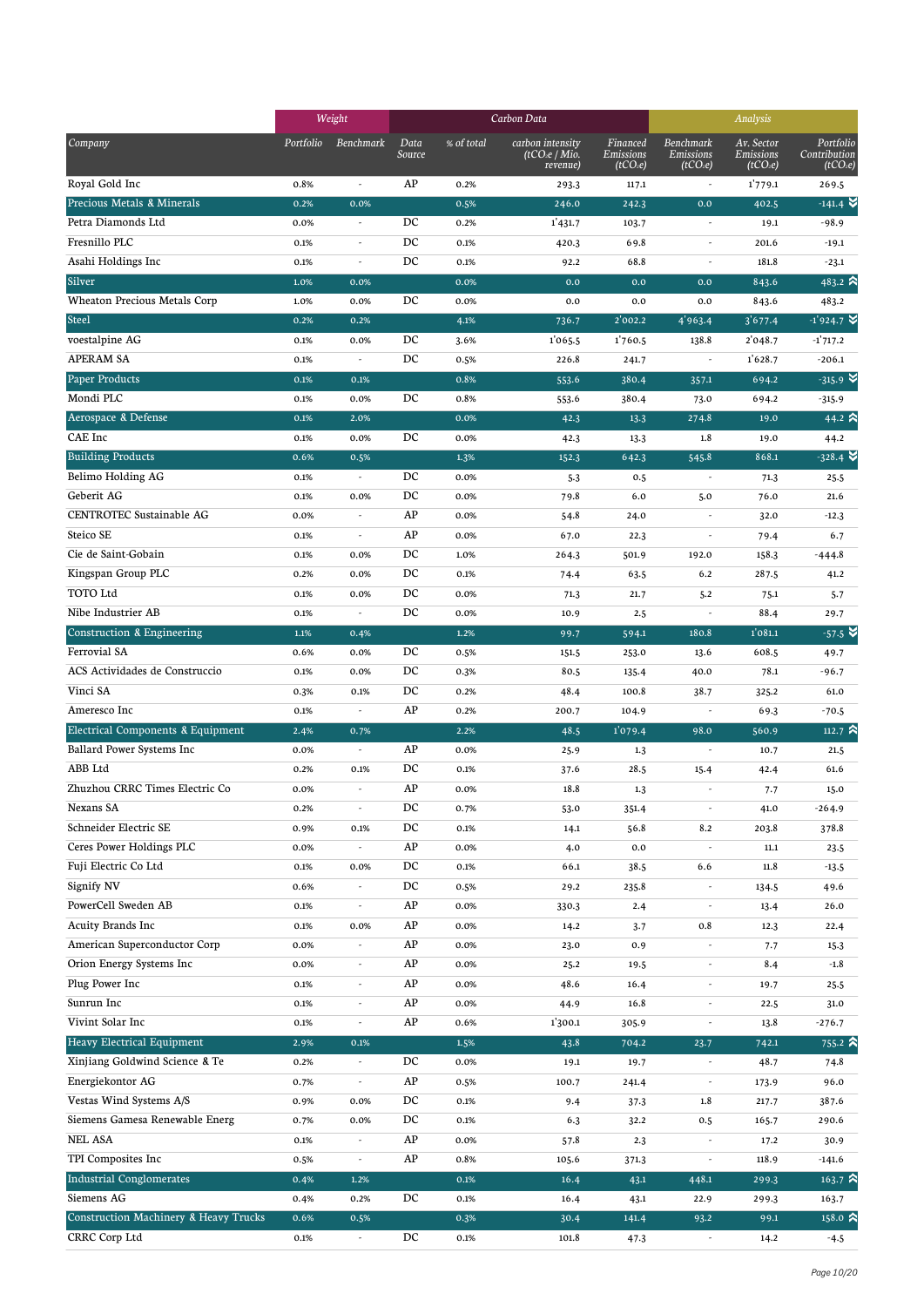|                                                          |              | Weight                   |                |              | Carbon Data                                              | Analysis                                      |                                                       |                                                 |                                                   |
|----------------------------------------------------------|--------------|--------------------------|----------------|--------------|----------------------------------------------------------|-----------------------------------------------|-------------------------------------------------------|-------------------------------------------------|---------------------------------------------------|
| Company                                                  | Portfolio    | Benchmark                | Data<br>Source | % of total   | carbon intensity<br>(tCO <sub>2</sub> e/Mio.<br>revenue) | Financed<br>Emissions<br>(tCO <sub>2</sub> e) | <b>Benchmark</b><br>Emissions<br>(tCO <sub>2</sub> e) | Av. Sector<br>Emissions<br>(tCO <sub>2</sub> e) | Portfolio<br>Contribution<br>(tCO <sub>2</sub> e) |
| Jungheinrich AG                                          | 0.1%         | $\overline{a}$           | DC             | 0.1%         | 16.5                                                     | 33.8                                          | $\overline{\phantom{a}}$                              | 15.6                                            | 13.2                                              |
| Talgo SA                                                 | 0.0%         | ٠                        | AP             | 0.0%         | 10.3                                                     | $1.0$                                         | ٠                                                     | 5.6                                             | 15.9                                              |
| Construcciones y Auxiliar de F                           | 0.0%         | $\overline{a}$           | AP             | 0.0%         | 9.6                                                      | 4.2                                           | $\overline{a}$                                        | 6.9                                             | 16.6                                              |
| Tadano Ltd                                               | 0.0%         | $\overline{a}$           | AP             | 0.0%         | 15.8                                                     | 5.4                                           | ÷,                                                    | 6.7                                             | 14.6                                              |
| Caterpillar Inc                                          | 0.1%         | 0.2%                     | DC             | 0.0%         | 43.7                                                     | 19.1                                          | 37.4                                                  | 15.4                                            | 27.4                                              |
| Wabtec Corp                                              | 0.2%         | 0.0%                     | AP             | 0.1%         | 36.3                                                     | 30.7                                          | 4.6                                                   | 34.8                                            | 74.1                                              |
| <b>Industrial Machinery</b>                              | 2.0%         | 1.2%                     |                | 1.6%         | 81.6                                                     | 759.7                                         | 179.8                                                 | 507.4                                           | 208.2 $\approx$                                   |
| Burckhardt Compression Holding                           | 0.1%         | $\overline{a}$           | AP             | 0.1%         | 53.0                                                     | 25.3                                          | $\overline{\phantom{a}}$                              | 26.3                                            | 24.8                                              |
| Washtec AG                                               | 0.0%         |                          | AP             | 0.0%         | 51.2                                                     | 6.5                                           |                                                       | 10.4                                            | 13.1                                              |
| Aumann AG                                                | 0.0%         | L,                       | AP             | 0.0%         | 36.3                                                     | 6.6                                           | ٠                                                     | 11.6                                            | 15.5                                              |
| Schaltbau Holding AG                                     | 0.0%         | ÷,                       | AP             | 0.1%         | 53.8                                                     | 32.6                                          | $\overline{a}$                                        | 8.8                                             | $-16.0$                                           |
| Metso OYJ                                                | 0.2%         | 0.0%                     | DC             | 0.1%         | 40.8                                                     | 39.5                                          | 2.1                                                   | 43.9                                            | 44.1                                              |
| Ingersoll-Rand PLC                                       | 0.1%         | 0.1%                     | DC             | 0.0%         | 37.1                                                     | 16.3                                          | 11.4                                                  | 26.3                                            | 33.7                                              |
| Kornit Digital Ltd                                       | 0.1%         | $\overline{a}$           | AP             | 0.0%         | 42.7                                                     | 3.0                                           | ÷,                                                    | 13.6                                            | 22.9                                              |
| Kurita Water Industries Ltd                              | 0.6%         | 0.0%                     | DC             | 0.7%         | 106.9                                                    | 323.3                                         | $3-3$                                                 | 164.7                                           | $-10.5$                                           |
| Aalberts Industries NV                                   | 0.1%         | L,                       | DC             | 0.1%         | 106.0                                                    | 52.1                                          | $\overline{a}$                                        | 24.0                                            | $-6.6$                                            |
| Trelleborg AB                                            | 0.1%         | $\overline{a}$           | DC             | 0.2%         | 113.2                                                    | 81.1                                          | $\overline{a}$                                        | 29.4                                            | $-25.3$                                           |
| Sandvik AB                                               | 0.1%         | 0.0%                     | DC             | 0.0%         | 32.3                                                     | 9.2                                           | 6.2                                                   | 18.7                                            | 26.4                                              |
| Atlas Copco AB                                           | 0.1%         | 0.1%                     | DC             | 0.0%         | 9.4                                                      | 2.9                                           | 1.3                                                   | 34.1                                            | 62.0                                              |
| Evoqua Water Technologies Corp                           | 0.1%         | ÷,                       | AP             | 0.3%         | 213.8                                                    | 124.1                                         | ÷,                                                    | 19.8                                            | $-86.5$                                           |
| Kadant Inc                                               | 0.1%         | ÷,                       | AP             | 0.0%         | 53.8                                                     | 17.2                                          | ÷.                                                    | 19.1                                            | 19.0                                              |
| Watts Water Technologies Inc                             | 0.1%         | $\overline{a}$           | AP             | 0.0%         | 42.0                                                     | 13.0                                          | $\overline{a}$                                        | 18.2                                            | 21.5                                              |
| Xylem Inc/NY                                             | 0.1%         | 0.0%                     | DC             | 0.0%         | 17.3                                                     | 6.9                                           | 1.5                                                   | 38.4                                            | 66.2                                              |
| Trading Companies & Distributors                         | 0.4%         | 0.6%                     |                | 0.1%         | 23.8                                                     | 46.9                                          | 282.4                                                 | 323.3                                           | 169.6 $\hat{\mathbf{a}}$                          |
| Ashtead Group PLC                                        | 0.2%         | 0.0%                     | DC             | 0.1%         | 56.4                                                     | 38.7                                          | 5.9                                                   | 158.4                                           | 67.2                                              |
| <b>Bunzl PLC</b>                                         | 0.1%         | 0.0%                     | DC             | 0.0%         | 12.3                                                     | 7.0                                           | 1.8                                                   | 60.0                                            | 33.0                                              |
| <b>IMCD NV</b>                                           | 0.1%         | $\overline{\phantom{a}}$ | AP             | 0.0%         | 1.7                                                      | 1.2                                           | ÷,                                                    | 104.9                                           | 68.9                                              |
| <b>Environmental &amp; Facilities Services</b>           | 0.2%         | 0.2%                     |                | 2.7%         | 1'324.3                                                  | 1'291.2                                       | 622.1                                                 | 665.2                                           | $-1'182.7$ $\blacktriangleright$                  |
| Tomra Systems ASA                                        | 0.1%         |                          | DC             | 0.0%         | 27.0                                                     | 6.3                                           |                                                       | 370.2                                           | 55.6                                              |
| Clean Harbors Inc                                        | 0.1%         |                          | AP             | 2.7%         | 1735.6                                                   | 1'284.8                                       |                                                       | 295.0                                           | $-1'236.8$                                        |
| Office Services & Supplies                               | 0.0%         | 0.0%                     |                | 0.0%         | 38.9                                                     | 11.7                                          | 0.0                                                   | 11.3                                            | $6.2 \, \text{R}$                                 |
| Herman Miller Inc                                        | 0.0%         | ٠                        | DC             | 0.0%         | 38.9                                                     | 11.7                                          | $\sim$                                                | 11.3                                            | 6.2                                               |
| Diversified Support Services                             | 0.1%         | 0.2%                     |                | 0.0%         | 10.1                                                     | 18.7                                          | 6.5                                                   | 128.3                                           | 48.8 $\approx$                                    |
| ISS A/S                                                  | 0.1%         | 0.0%                     | DC             | 0.0%         | 10.1                                                     | 18.7                                          | 1.2                                                   | 128.3                                           | 48.8                                              |
| Security & Alarm Services                                | 0.2%         | 0.1%                     |                | 0.1%         | 13.2                                                     | 29.9                                          | 11.4                                                  | 27.7                                            | $56.9$ $\approx$                                  |
| Securitas AB                                             | 0.2%         | 0.0%                     | DC             | 0.1%         | 13.2                                                     | 29.9                                          | 2.0                                                   | 27.7                                            | 56.9                                              |
| Human Resource & Employment Services                     | 0.1%         | 0.2%                     |                | 0.0%         | 3.8                                                      | $11.1\,$                                      | 4.5                                                   | 7.6                                             | $60.2 \, \text{A}$                                |
| Randstad NV<br><b>Research &amp; Consulting Services</b> | 0.1%         | 0.0%                     | DC             | 0.0%         | 3.8                                                      | $11.1\,$                                      | 1.2                                                   | 7.6                                             | 60.2                                              |
|                                                          | 1.5%         | 0.6%                     |                | 0.1%         | 8.1                                                      | 56.5                                          | 16.2                                                  | 234.2                                           | $706.5 \; \text{\AA}$                             |
| Nielsen Holdings PLC<br>Wolters Kluwer NV                | 1.3%         | 0.0%                     | AP             | 0.1%         | 8.4                                                      | 54.0                                          | 0.7                                                   | 203.4                                           | 607.3                                             |
|                                                          | 0.1%         | 0.0%                     | DC             | 0.0%         | 6.9                                                      | 1.8                                           | 0.6                                                   | 21.7                                            | 68.1                                              |
| Willdan Group Inc<br>Air Freight & Logistics             | 0.1%         | $\overline{\phantom{a}}$ | AP             | 0.0%         | 2.8                                                      | 0.7                                           |                                                       | 9.1                                             | 28.4<br>$-262.4$ $\vee$                           |
| Oesterreichische Post AG                                 | 0.5%         | 0.5%                     | DC             | 1.0%         | 109.3                                                    | 481.9                                         | 581.8                                                 | 912.5                                           |                                                   |
| Deutsche Post AG                                         | 0.2%         | $\sim$                   | DC             | 0.0%         | 23.8                                                     | 23.6                                          |                                                       | 337.0                                           | 58.0                                              |
| FedEx Corp                                               | 0.2%         | 0.1%                     | DC             | 0.6%         | 100.7                                                    | 274.9                                         | 109.0                                                 | 430.7                                           | $-171.1$                                          |
| Airlines                                                 | 0.1%         | 0.1%                     |                | 0.4%         | 266.7                                                    | 183.4                                         | 214.6                                                 | 144.8                                           | $-148.5$<br>$-929.1$ $\blacktriangleright$        |
| Deutsche Lufthansa AG                                    | 0.1%         | 0.1%                     | DC             | 2.0%         | 914.9<br>868.3                                           | 967.4                                         | 1'238.9                                               | 780.1                                           |                                                   |
| Alaska Air Group Inc                                     | 0.0%<br>0.0% | 0.0%                     | DC             | 1.3%<br>0.7% | 1'016.5                                                  | 629.8                                         | 200.3<br>$\overline{\phantom{a}}$                     | 300.9                                           | $-614.9$<br>$-313.8$                              |
| Marine                                                   | 0.2%         | 0.1%                     |                | 5.2%         | 1'188.6                                                  | 337.6<br>2'525.6                              | 846.8                                                 | 479.3<br>1'970.3                                | $-2'445.4$ $\vee$                                 |
| Mitsui OSK Lines Ltd                                     | 0.0%         | 0.0%                     | DC             |              |                                                          | 1809.2                                        |                                                       | 498.1                                           | $-1'788.7$                                        |
| Kirby Corp                                               | 0.1%         | $\overline{\phantom{a}}$ | AP             | 3.7%         | 1'174.5<br>1'226.0                                       |                                               | 295.8<br>$\overline{\phantom{a}}$                     | 1'472.2                                         |                                                   |
| Railroads                                                |              |                          |                | 1.5%         |                                                          | 716.3<br>180.8                                |                                                       |                                                 | $-654.1$<br>$-56.1$ $\blacktriangleright$         |
| Canadian Pacific Railway Ltd                             | 0.3%<br>0.1% | $1.1\%$<br>0.1%          | DC             | 0.4%<br>0.1% | 329.9<br>625.7                                           | 63.7                                          | 765.6<br>64.6                                         | 258.1<br>78.8                                   | $-25.6$                                           |
| East Japan Railway Co                                    | 0.1%         | 0.1%                     | DC             | 0.1%         | 116.0                                                    | 32.1                                          | 35.0                                                  | 56.9                                            | $-4.6$                                            |
|                                                          |              |                          |                |              |                                                          |                                               |                                                       |                                                 |                                                   |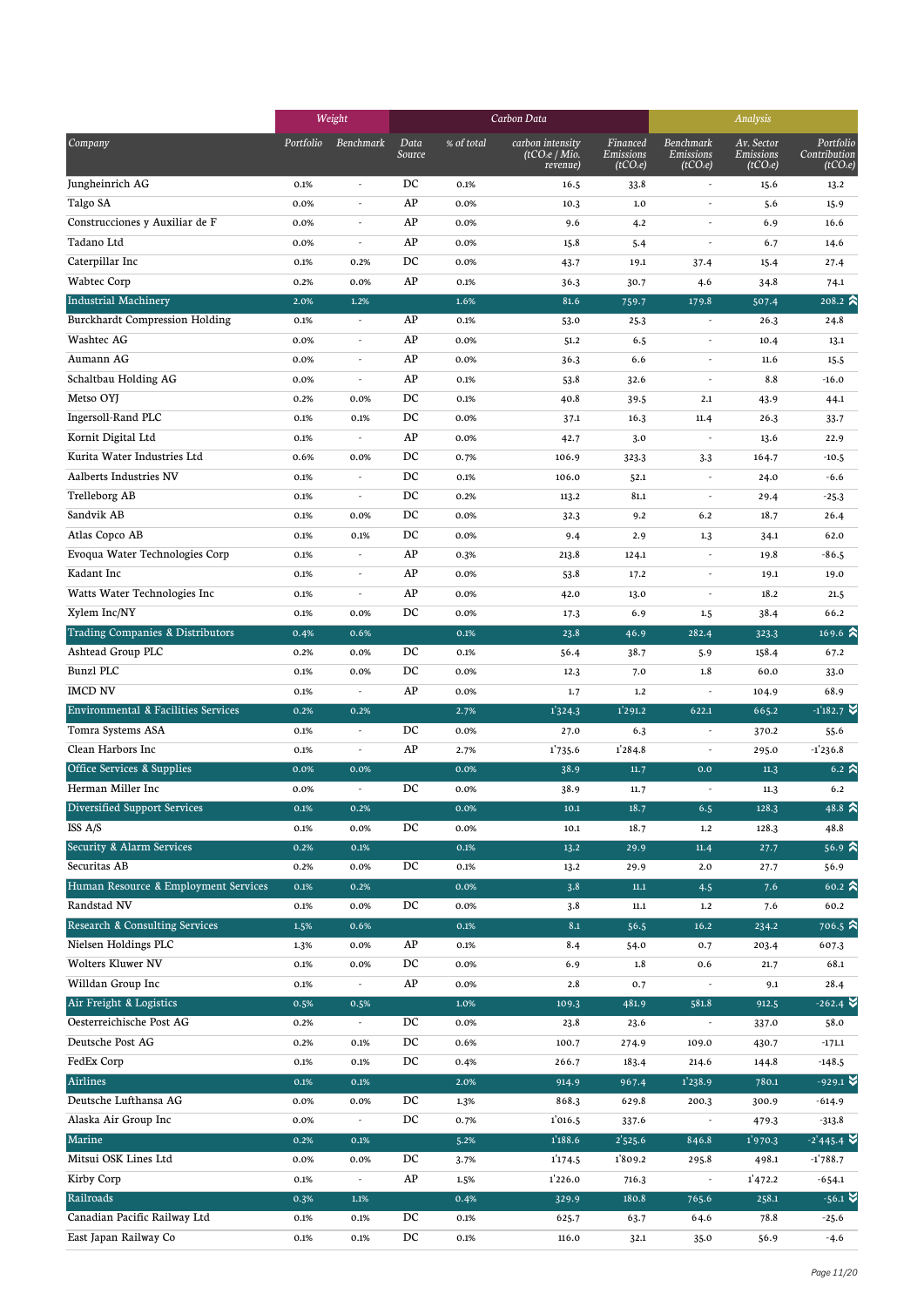|                                     |           | Weight                   |                  |            | Carbon Data                                              | Analysis                                      |                                                |                                                 |                                                   |
|-------------------------------------|-----------|--------------------------|------------------|------------|----------------------------------------------------------|-----------------------------------------------|------------------------------------------------|-------------------------------------------------|---------------------------------------------------|
| Company                             | Portfolio | Benchmark                | Data<br>Source   | % of total | carbon intensity<br>(tCO <sub>2</sub> e/Mio.<br>revenue) | Financed<br>Emissions<br>(tCO <sub>2</sub> e) | Benchmark<br>Emissions<br>(tCO <sub>2</sub> e) | Av. Sector<br>Emissions<br>(tCO <sub>2</sub> e) | Portfolio<br>Contribution<br>(tCO <sub>2</sub> e) |
| CSX Corp                            | 0.0%      | 0.1%                     | DC               | 0.1%       | 420.4                                                    | 26.5                                          | 74.1                                           | 44.4                                            | $-5.0$                                            |
| <b>Union Pacific Corp</b>           | 0.1%      | 0.3%                     | DC               | 0.1%       | 549.4                                                    | 58.5                                          | 215.8                                          | 78.0                                            | $-20.7$                                           |
| Trucking                            | 0.1%      | 0.1%                     |                  | 0.5%       | 241.1                                                    | 239.3                                         | 76.9                                           | 232.9                                           | $-193.6$ $\blacktriangleright$                    |
| Nobina AB                           | 0.1%      | $\overline{\phantom{a}}$ | AP               | 0.5%       | 241.1                                                    | 239.3                                         | $\overline{\phantom{a}}$                       | 232.9                                           | $-193.6$                                          |
| <b>Airport Services</b>             | 0.1%      | 0.1%                     |                  | 0.1%       | 66.2                                                     | 28.5                                          | 7.0                                            | 20.3                                            | $28.3 \; \text{\AA}$                              |
| Fraport AG Frankfurt Airport S      | 0.1%      | 0.0%                     | DC               | 0.1%       | 66.2                                                     | 28.5                                          | 1.9                                            | 20.3                                            | 28.3                                              |
| Auto Parts & Equipment              | 0.3%      | 0.3%                     |                  | 0.3%       | 51.8                                                     | 162.7                                         | 200.6                                          | 167.5                                           | $2.8\,$ $\approx$                                 |
| Continental AG                      | 0.1%      | 0.0%                     | DC               | 0.2%       | 69.9                                                     | 77.8                                          | 25.2                                           | 48.6                                            | $-29.7$                                           |
| Aptiv PLC                           | 0.0%      | 0.1%                     | DC               | 0.0%       | 27.8                                                     | 6.0                                           | 8.3                                            | 19.5                                            | 13.3                                              |
| TS Tech Co Ltd                      | 0.1%      |                          | DC               | 0.0%       | 22.9                                                     | 23.9                                          |                                                | 35.7                                            | 11.4                                              |
| Nifco Inc/Japan                     | 0.1%      | $\overline{\phantom{a}}$ | AP               | 0.1%       | 71.4                                                     | 55.1                                          | ÷,                                             | 63.7                                            | 7.8                                               |
| Tires & Rubber                      | 0.0%      | 0.1%                     |                  | 0.1%       | 134.8                                                    | 39.5                                          | 121.8                                          | 58.2                                            | $-19.0$ $\blacktriangleright$                     |
| <b>Bridgestone Corp</b>             | 0.0%      | 0.0%                     | DC               | 0.1%       | 134.8                                                    | 39.5                                          | 45.0                                           | 58.2                                            | $-19.0$                                           |
| Automobile Manufacturers            | 0.1%      | 1.3%                     |                  | 0.1%       | 22.7                                                     | 42.0                                          | 585.9                                          | 60.1                                            | 14.2 $\hat{\mathbf{z}}$                           |
| Renault SA                          | 0.1%      | 0.0%                     | DC               | 0.1%       | 20.0                                                     | 28.4                                          | 8.9                                            | 33.9                                            | $3-3$                                             |
| Toyota Motor Corp                   | 0.1%      | 0.4%                     | DC               | 0.0%       | 31.4                                                     | 13.6                                          | 98.9                                           | 26.1                                            | 10.8                                              |
| <b>Consumer Electronics</b>         | 1.0%      | 0.3%                     |                  | 0.3%       | 18.6                                                     | 146.0                                         | 74.9                                           | 498.7                                           | $350.4$ $\lambda$                                 |
| Sony Corp                           | 1.0%      | 0.2%                     | DC               | 0.3%       | 18.6                                                     | 146.0                                         | 28.1                                           | 498.7                                           | 350.4                                             |
| Homebuilding                        | 1.0%      | 0.3%                     |                  | 0.2%       | 14.6                                                     | 75.2                                          | 20.6                                           | 128.1                                           | 412.7 $\approx$                                   |
| <b>Barratt Developments PLC</b>     | 0.1%      | 0.0%                     | DC               | 0.0%       | 4.1                                                      | 2.7                                           | 0.6                                            | 13.0                                            | 46.3                                              |
| Persimmon PLC                       | 0.7%      | 0.0%                     | DC               | 0.0%       | 8.7                                                      | 23.6                                          | 0.8                                            | 93.3                                            | 331.5                                             |
| Sekisui Chemical Co Ltd             | 0.0%      | 0.0%                     | DC               | 0.1%       | 94.5                                                     | 38.6                                          | 11.5                                           | 6.2                                             | $-15.2$                                           |
| Sekisui House Ltd                   | 0.1%      | 0.0%                     | DC               | 0.0%       | 7.6                                                      | 10.3                                          | 2.6                                            | 15.5                                            | 48.4                                              |
| Housewares & Specialties            | 0.3%      | 0.0%                     |                  | 0.1%       | $11.0$                                                   | 28.7                                          | 2.6                                            | 215.0                                           | 124.9 $\approx$                                   |
| Tupperware Brands Corp              | 0.3%      | $\overline{\phantom{a}}$ | AP               | 0.1%       | 11.0                                                     | 28.7                                          | $\overline{\phantom{a}}$                       | 215.0                                           | 124.9                                             |
| Leisure Products                    | 0.4%      | 0.1%                     |                  | 0.0%       | 10.5                                                     | 15.7                                          | 6.7                                            | 82.6                                            | 162.2 $\hat{\mathbf{z}}$                          |
| Technogym SpA                       | 0.1%      | $\sim$                   | AP               | 0.0%       |                                                          | 2.8                                           | ÷,                                             | 21.1                                            |                                                   |
| Shimano Inc                         | 0.1%      | 0.0%                     | AP               | 0.0%       | 14.6                                                     | 1.8                                           | 0.8                                            |                                                 | 42.6                                              |
| Thule Group AB                      |           | $\overline{\phantom{a}}$ | DC               |            | 20.4                                                     |                                               | $\overline{\phantom{a}}$                       | 13.8                                            | 27.7                                              |
| <b>Brunswick Corp/DE</b>            | 0.1%      | $\overline{\phantom{a}}$ | AP               | 0.0%       | 5.5<br>9.8                                               | $1.1\,$                                       | $\overline{\phantom{a}}$                       | 18.3                                            | 38.2                                              |
| Apparel, Accessories & Luxury Goods | 0.1%      |                          |                  | 0.0%       |                                                          | 10.0                                          |                                                | 29.4                                            | 53.3                                              |
|                                     | 1.7%      | 1.1%                     |                  | 0.1%       | 6.9                                                      | 35.7                                          | 32.5                                           | 177.2                                           | 831.5 $\approx$                                   |
| Gildan Activewear Inc               | 0.0%      | 0.0%                     | DC               | 0.0%       | 81.2                                                     | 7.4                                           | 3.1                                            | 3.3                                             | 8.3                                               |
| Pandora A/S                         | 0.5%      | 0.0%                     | $_{\mathrm{DC}}$ | 0.0%       | 3.0                                                      | 6.4                                           | 0.1                                            | 45.9                                            | 215.2                                             |
| LVMH Moet Hennessy Louis Vuitt      | 0.7%      | 0.3%                     | DC               | 0.0%       | 6.0                                                      | 9.8                                           | 3.8                                            | 75.5                                            | 356.1                                             |
| Kering SA                           | 0.4%      | 0.1%                     | DC               | 0.0%       | 3.2                                                      | 2.3                                           | 0.6                                            | 44.4                                            | 212.3                                             |
| PVH Corp                            | 0.1%      | 0.0%                     | DC               | 0.0%       | 16.5                                                     | 9.8                                           | 2.1                                            | 8.2                                             | 29.6                                              |
| Footwear                            | $0.1\%$   | 0.3%                     |                  | 0.0%       | 10.2                                                     | 3.1                                           | 9.8                                            | $11.0\,$                                        | 30.7 $\approx$                                    |
| Puma SE                             | 0.1%      | 0.0%                     | DC               | 0.0%       | 10.2                                                     | 3.1                                           | 0.6                                            | 11.0                                            | 30.7                                              |
| Hotels, Resorts & Cruise Lines      | 0.2%      | 0.4%                     |                  | 2.5%       | 379.5                                                    | 1'233.2                                       | 589.4                                          | 337.6                                           | $-1'140.9$                                        |
| TUI AG                              | 0.2%      | 0.0%                     | DC               | 2.5%       | 379.5                                                    | 1'233.2                                       | 79.5                                           | 337.6                                           | $-1'140.9$                                        |
| Restaurants                         | $1.1\%$   | 0.9%                     |                  | 0.1%       | 16.5                                                     | 61.6                                          | 76.2                                           | 373.8                                           | 466.7 $\hat{\mathbf{a}}$                          |
| Compass Group PLC                   | 0.4%      | 0.1%                     | DC               | 0.0%       | 5.1                                                      | 10.5                                          | 2.5                                            | 130.4                                           | 172.7                                             |
| SSP Group Plc                       | 0.1%      | $\overline{\phantom{a}}$ | DC               | 0.0%       | 39.0                                                     | 21.2                                          | ÷,                                             | 35.7                                            | 28.7                                              |
| <b>Starbucks Corp</b>               | 0.6%      | 0.2%                     | DC               | 0.1%       | 26.3                                                     | 29.8                                          | 11.8                                           | 207.6                                           | 262.4                                             |
| Internet & Direct Marketing Retail  | 0.1%      | 2.0%                     |                  | 0.0%       | $11.0$                                                   | 0.5                                           | 159.1                                          | 2.8                                             | 30.6 $\approx$                                    |
| Alibaba Group Holding Ltd           | 0.1%      | $\overline{\phantom{a}}$ | AP               | 0.0%       | 11.0                                                     | 0.5                                           | $\overline{\phantom{a}}$                       | 2.8                                             | 30.6                                              |
| <b>Specialty Stores</b>             | 0.1%      | 0.1%                     |                  | 0.0%       | 4.0                                                      | 0.8                                           | 14.7                                           | 16.5                                            | $38.0$ $\approx$                                  |
| Tiffany & Co                        | 0.1%      | 0.0%                     | DC               | 0.0%       | 4.0                                                      | 0.8                                           | 0.3                                            | 16.5                                            | 38.0                                              |
| Food Distributors                   | 0.1%      | 0.1%                     |                  | 0.0%       | 12.8                                                     | 5.0                                           | 27.7                                           | 76.7                                            | 21.2 $\hat{ }$                                    |
| <b>MARR SpA</b>                     | 0.1%      |                          | DC               | 0.0%       | 12.8                                                     | 5.0                                           |                                                | 76.7                                            | 21.2                                              |
| Food Retail                         | 0.5%      | 0.5%                     |                  | 0.7%       | 41.6                                                     | 357.8                                         | 379.2                                          | 415.4                                           | $-99.1$ $\bullet$                                 |
| Tesco PLC                           | 0.2%      | 0.1%                     | DC               | 0.3%       | 33.5                                                     | 165.8                                         | 49.3                                           | 195.3                                           | -44.1                                             |
| Yaoko Co Ltd                        | 0.1%      | $\overline{\phantom{a}}$ | AP               | 0.1%       | 51.6                                                     | 66.3                                          | $\overline{\phantom{a}}$                       | 94.2                                            | $-7.6$                                            |
| Koninklijke Ahold Delhaize NV       | 0.2%      | 0.1%                     | DC               | 0.3%       | 53.0                                                     | 125.6                                         | 51.8                                           | 125.8                                           | $-47.2$                                           |
| <b>Brewers</b>                      | 1.2%      | 0.4%                     |                  | 0.5%       | 64.9                                                     | 256.3                                         | 120.2                                          | 288.5                                           | 344.0 $\approx$                                   |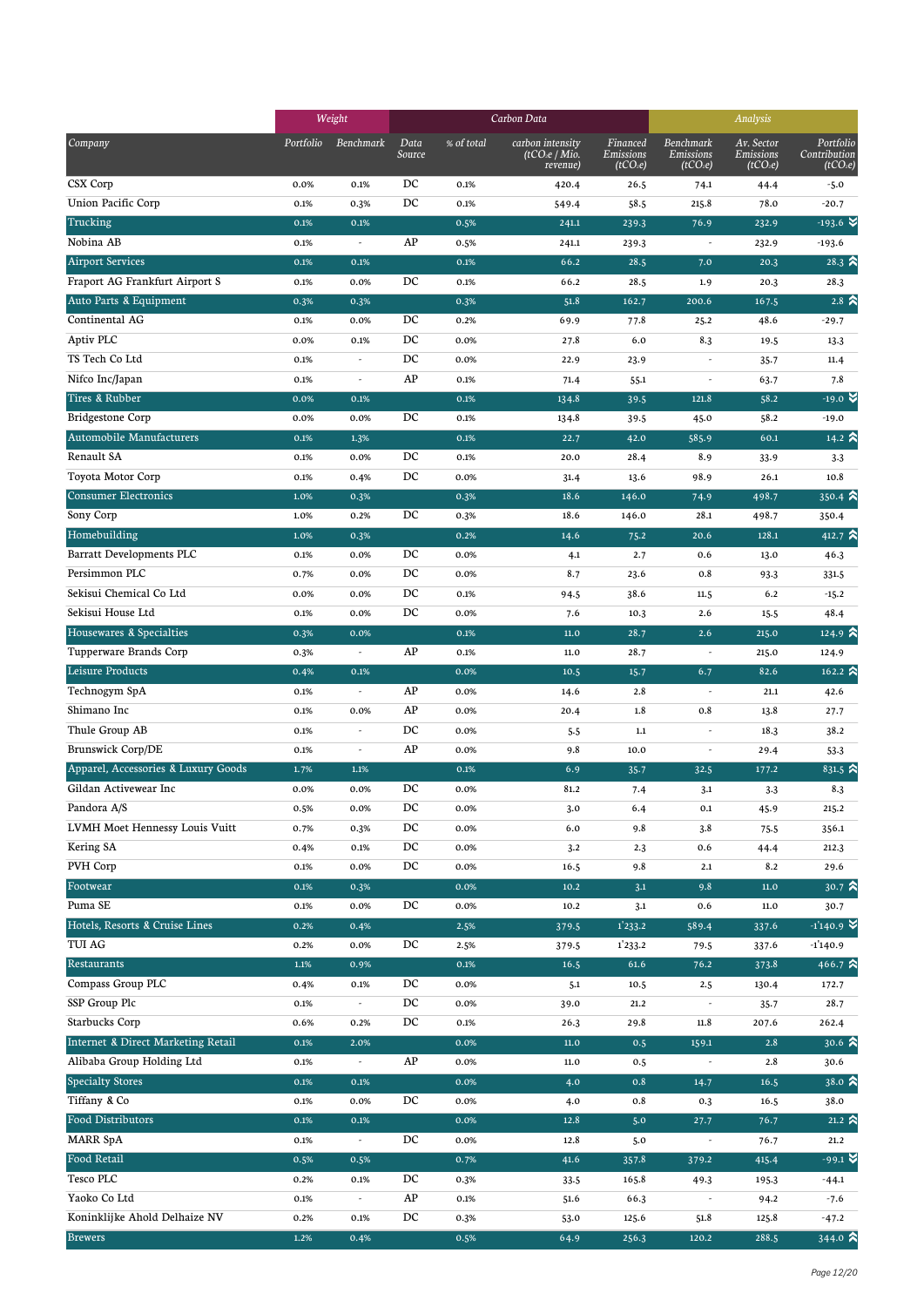|                                |           | Weight<br>Carbon Data    |                  |              |                                                          |                                               | Analysis                                       |                                                 |                                                   |
|--------------------------------|-----------|--------------------------|------------------|--------------|----------------------------------------------------------|-----------------------------------------------|------------------------------------------------|-------------------------------------------------|---------------------------------------------------|
| Company                        | Portfolio | Benchmark                | Data<br>Source   | % of total   | carbon intensity<br>(tCO <sub>2</sub> e/Mio.<br>revenue) | Financed<br>Emissions<br>(tCO <sub>2</sub> e) | Benchmark<br>Emissions<br>(tCO <sub>2</sub> e) | Av. Sector<br>Emissions<br>(tCO <sub>2</sub> e) | Portfolio<br>Contribution<br>(tCO <sub>2</sub> e) |
| Kirin Holdings Co Ltd          | 0.1%      | 0.0%                     | DC               | 0.0%         | 60.6                                                     | 21.1                                          | 13.9                                           | 14.5                                            | 8.9                                               |
| Heineken NV                    | 1.2%      | 0.1%                     | DC               | 0.5%         | 65.4                                                     | 235.2                                         | 12.5                                           | 274.0                                           | 334.8                                             |
| Distillers & Vintners          | 0.8%      | 0.5%                     |                  | 0.1%         | 38.8                                                     | 35.7                                          | 22.6                                           | 86.2                                            | $332.9$ $\lambda$                                 |
| Pernod Ricard SA               | 0.2%      | 0.1%                     | DC               | 0.0%         | 30.3                                                     | 7.3                                           | 3.8                                            | 18.6                                            | 71.7                                              |
| Diageo PLC                     | 0.6%      | 0.2%                     | DC               | 0.1%         | 41.9                                                     | 28.4                                          | 10.9                                           | 67.7                                            | 260.3                                             |
| Soft Drinks                    | $1.1\%$   | 1.1%                     |                  | 0.2%         | 64.0                                                     | 92.0                                          | 134.6                                          | 249.5                                           | 460.7 $\hat{\mathbf{a}}$                          |
| Coca-Cola Co/The               | 0.9%      | 0.5%                     | DC               | 0.1%         | 50.0                                                     | 43.7                                          | 24.5                                           | 200.4                                           | 399.6                                             |
| PepsiCo Inc                    | 0.2%      | 0.4%                     | DC               | 0.1%         | 85.7                                                     | 48.3                                          | 93.7                                           | 49.1                                            | 59.6                                              |
| <b>Agricultural Products</b>   | 0.2%      | 0.1%                     |                  | 1.4%         | 575.2                                                    | 653.9                                         | 432.4                                          | 270.1                                           | $-568.2$ $\blacktriangleright$                    |
| <b>AUGA Group AB</b>           | 0.0%      | $\overline{\phantom{a}}$ | AP               | 0.0%         | 165.0                                                    | 6.7                                           |                                                | 16.8                                            | $-1.3$                                            |
| Darling Ingredients Inc        | 0.2%      | $\overline{a}$           | DC               | 1.3%         | 590.5                                                    | 647.1                                         | $\overline{\phantom{a}}$                       | 253.3                                           | $-566.8$                                          |
| Packaged Foods & Meats         | 0.1%      | 2.0%                     |                  | 0.1%         | 171.3                                                    | 34.3                                          | 573.6                                          | 34.7                                            | $-1.9$ $\times$                                   |
| Glanbia PLC                    | 0.1%      | $\overline{\phantom{a}}$ | DC               | 0.1%         | 171.3                                                    | 34.3                                          | $\overline{\phantom{a}}$                       | 34.7                                            | $-1.9$                                            |
| Household Products             | 2.4%      | 1.3%                     |                  | 1.2%         | 108.2                                                    | 598.8                                         | 246.3                                          | 611.1                                           | $593.0$ $\lambda$                                 |
| Henkel AG & Co KGaA            | 0.1%      | 0.0%                     | DC               | 0.0%         | 34.0                                                     | 11.1                                          | 2.3                                            | 26.7                                            | 40.3                                              |
| Henkel AG & Co KGaA            | 0.0%      | 0.0%                     | DC               | 0.0%         | 32.7                                                     | 4.6                                           | 4.2                                            | 11.5                                            | 17.6                                              |
| <b>Essity AB</b>               | 0.3%      | 0.0%                     | DC               | 0.9%         | 247.6                                                    | 414.3                                         | 52.4                                           | 87.8                                            | $-246.0$                                          |
| Colgate-Palmolive Co           | 0.9%      | 0.1%                     | DC               | 0.1%         | 34.7                                                     | 59.0                                          | 8.1                                            | 232.9                                           | 393.4                                             |
| Procter & Gamble Co/The        | 0.9%      | 0.7%                     | DC               | 0.2%         | 69.0                                                     | 108.3                                         | 87.0                                           | 220.9                                           | 320.2                                             |
| WD-40 Co                       | 0.1%      | ÷,                       | AP               | 0.0%         | 12.2                                                     | 1.5                                           | $\overline{\phantom{a}}$                       | 31.2                                            | 58.8                                              |
| <b>Personal Products</b>       | 3.4%      | 0.7%                     |                  | 0.3%         | 20.4                                                     | 150.1                                         | 34.3                                           | 418.5                                           | $1'549.4$ $\approx$                               |
| Beiersdorf AG                  | 0.4%      | 0.0%                     | DC               | 0.0%         | 6.9                                                      | 4.9                                           | 0.4                                            | 45.5                                            | 174.8                                             |
| L'Oreal SA                     | 0.6%      | 0.2%                     | DC               | 0.0%         | 3.3                                                      | 3.1                                           | 0.8                                            | 80.6                                            | 315.9                                             |
| L'Occitane International SA    | 0.3%      | $\overline{\phantom{a}}$ | AP               | 0.1%         | 23.5                                                     | 26.6                                          | $\overline{\phantom{a}}$                       | 38.9                                            | 127.0                                             |
| Unilever NV                    | 1.7%      | 0.2%                     | DC               | 0.2%         | 28.9                                                     | 113.0                                         | 12.7                                           | 209.0                                           | 721.8                                             |
| Estee Lauder Cos Inc/The       | 0.4%      | 0.1%                     | DC               | 0.0%         | 3.9                                                      | 2.5                                           | 0.7                                            | 44.5                                            | 173.2                                             |
| Health Care Equipment          | 2.3%      | 2.5%                     |                  | 0.1%         | 12.2                                                     | 48.3                                          | 91.1                                           | 111.6                                           | $1'113.9$ $\approx$                               |
| Straumann Holding AG           | 0.3%      | 0.0%                     | DC               | 0.0%         | 6.6                                                      | 1.7                                           | 0.1                                            | 14.9                                            | 150.6                                             |
| Smith & Nephew PLC             | 0.2%      | 0.0%                     | DC               | 0.0%         | 16.9                                                     | 4.8                                           | 1.5                                            | 7.4                                             | 71.0                                              |
| LivaNova PLC                   | 0.1%      | $\overline{a}$           | AP               | 0.0%         | 22.3                                                     | 2.6                                           | $\overline{\phantom{a}}$                       | 3.7                                             | 35.0                                              |
| <b>STERIS PLC</b>              | 0.1%      | 0.0%                     | AP               | 0.0%         | 41.1                                                     | 8.6                                           | 2.1                                            | 5.8                                             | 50.2                                              |
| Medtronic PLC                  | 1.2%      | 0.3%                     | DC               | 0.0%         | 10.7                                                     | 19.0                                          | 5.6                                            | 55.9                                            | 556.6                                             |
| Koninklijke Philips NV         | 0.3%      | 0.1%                     | DC               | 0.0%         | 3.4                                                      | 3.6                                           | 1.3                                            | 13.0                                            | 128.7                                             |
| Abbott Laboratories            | 0.1%      | 0.3%                     | DC               | 0.0%         | 33.8                                                     | 7.4                                           | 17.2                                           | 7.1                                             | 65.1                                              |
| ABIOMED Inc                    | 0.0%      | 0.0%                     | AP               | 0.0%         | 22.3                                                     | $0.2\,$                                       | 0.1                                            | 1.3                                             | 13.5                                              |
| Edwards Lifesciences Corp      | 0.1%      | 0.1%                     | DC               | 0.0%         | 11.9                                                     | 0.4                                           | 0.9                                            | 2.5                                             | 24.8                                              |
| <b>Health Care Supplies</b>    | 0.1%      | 0.3%                     |                  | 0.0%         | 86.9                                                     | 13.8                                          | 18.8                                           | 17.9                                            | 39.6 $\hat{A}$                                    |
| West Pharmaceutical Services I | 0.1%      | 0.0%                     | DC               | 0.0%         | 86.9                                                     | 13.8                                          | 3.1                                            | 17.9                                            | 39.6                                              |
| <b>Health Care Services</b>    | 0.3%      | 0.6%                     |                  | 0.0%         | 5.0                                                      | $11.2$                                        | 65.8                                           | 29.8                                            | 114.2 $\approx$                                   |
| AMN Healthcare Services Inc    | 0.1%      |                          | DC               | 0.0%         | 0.7                                                      | 0.5                                           |                                                | 17.3                                            | 72.4                                              |
| CVS Health Corp                | 0.1%      | 0.2%                     | DC               | 0.0%         | 7.1                                                      | 10.7                                          | 21.6                                           | 12.5                                            | 41.7                                              |
| Managed Health Care            | 1.4%      | 1.0%                     |                  | 0.0%         | 0.9                                                      | 7.0                                           | 7.5                                            | 24.0                                            | $672.4$ $\approx$                                 |
| Anthem Inc                     | 0.1%      | 0.2%                     | $_{\mathrm{DC}}$ | 0.0%         | 1.4                                                      | 0.8                                           | 2.0                                            | 1.3                                             | 35.8                                              |
| UnitedHealth Group Inc         | 1.3%      | 0.6%                     | DC               | 0.0%         | 0.8                                                      | 6.2                                           | 3.0                                            | 22.7                                            | 635.6                                             |
| Health Care Technology         | 0.3%      | 0.1%                     |                  | 0.0%         | 20.2                                                     | 10.3                                          | 2.3                                            | 11.6                                            | 119.7 $\hat{\mathbf{a}}$                          |
| Cerner Corp                    | 0.3%      | 0.1%                     | AP               | 0.0%         | 20.2                                                     | 10.3                                          | 2.0                                            | 11.6                                            | 119.7                                             |
| Biotechnology                  | 1.4%      | 1.7%                     |                  | 0.2%         | 38.8                                                     | 90.6                                          | 30.0                                           | 43.3                                            | $585.1$ $\approx$                                 |
| Grifols SA                     | 0.9%      | 0.0%                     | DC               | 0.2%         | 46.0                                                     | 84.3                                          | 2.1                                            | 29.5                                            | 373.5                                             |
| AbbVie Inc                     | 0.1%      | 0.3%                     | DC               | 0.0%         | 19.2                                                     | $2.0\,$                                       | 8.2                                            | 2.3                                             | 33.2                                              |
| Alnylam Pharmaceuticals Inc    | 0.1%      | 0.0%                     | AP               | 0.0%         | 189.5                                                    | 0.6                                           | 0.3                                            | 1.6                                             |                                                   |
| Amgen Inc                      | 0.1%      | 0.3%                     | DC               | 0.0%         | 14.6                                                     | 1.8                                           | 5.6                                            |                                                 | 24.6                                              |
| BioMarin Pharmaceutical Inc    |           |                          | AP               |              |                                                          |                                               |                                                | 3.3                                             | 49.4                                              |
| Biogen Inc                     | 0.0%      | 0.0%                     | DC               | 0.0%         | 26.1                                                     | 0.7                                           | 0.5                                            | $1.5\,$                                         | 21.8                                              |
| Gilead Sciences Inc            | 0.1%      | 0.1%                     | DC               | 0.0%<br>0.0% | 5.5                                                      | 0.7                                           | 0.9                                            | 2.9                                             | 43.5                                              |
| Pharmaceuticals                | 0.1%      | 0.2%                     |                  | 0.4%         | 3.6                                                      | 0.4                                           | $1.1\,$                                        | 2.3                                             | 34.8<br>$2'212.5$ $\approx$                       |
|                                | 4.7%      | 5.7%                     |                  |              | 21.7                                                     | 207.2                                         | 349.3                                          | 340.3                                           |                                                   |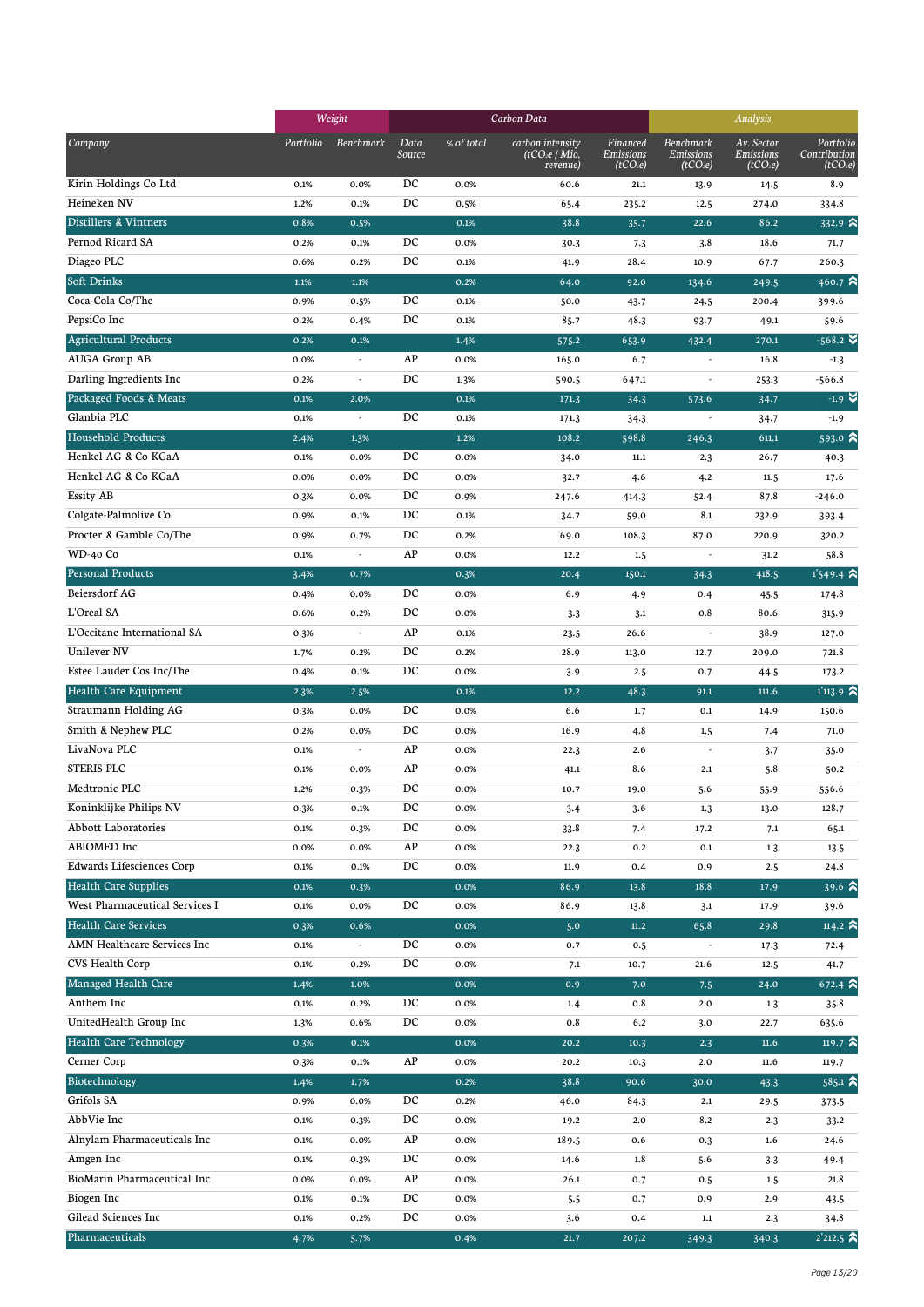|                                      |              | Weight                   |                  |              | Carbon Data                                              | Analysis                                      |                                                |                                                 |                                                   |
|--------------------------------------|--------------|--------------------------|------------------|--------------|----------------------------------------------------------|-----------------------------------------------|------------------------------------------------|-------------------------------------------------|---------------------------------------------------|
| Company                              | Portfolio    | Benchmark                | Data<br>Source   | % of total   | carbon intensity<br>(tCO <sub>2</sub> e/Mio.<br>revenue) | Financed<br>Emissions<br>(tCO <sub>2</sub> e) | Benchmark<br>Emissions<br>(tCO <sub>2</sub> e) | Av. Sector<br>Emissions<br>(tCO <sub>2</sub> e) | Portfolio<br>Contribution<br>(tCO <sub>2</sub> e) |
| Roche Holding AG                     | 1.9%         | 0.5%                     | DC               | 0.1%         | 10.3                                                     | 33.0                                          | 8.8                                            | 137.2                                           | 917.6                                             |
| Novo Nordisk A/S                     | 0.3%         | 0.2%                     | DC               | 0.0%         | 11.2                                                     | 4.5                                           | 3.1                                            | 23.8                                            | 158.1                                             |
| GlaxoSmithKline PLC                  | 0.8%         | 0.3%                     | DC               | 0.2%         | 37.7                                                     | 76.6                                          | 25.4                                           | 57.0                                            | 313.6                                             |
| AstraZeneca PLC                      | 0.7%         | 0.3%                     | DC               | 0.0%         | 22.5                                                     | 21.4                                          | 9.5                                            | 47.6                                            | 304.5                                             |
| Takeda Pharmaceutical Co Ltd         | 0.7%         | 0.1%                     | DC               | 0.1%         | 22.0                                                     | 55.7                                          | 10.9                                           | 48.8                                            | 278.4                                             |
| Eli Lilly & Co                       | 0.0%         | 0.3%                     | DC               | 0.0%         | 60.6                                                     | 3.2                                           | 19.1                                           | 3.1                                             | 18.0                                              |
| Merck & Co Inc                       | 0.2%         | 0.5%                     | DC               | 0.0%         | 30.0                                                     | 8.2                                           | 20.5                                           | 15.0                                            | 94.2                                              |
| Pfizer Inc                           | 0.1%         | 0.5%                     | DC               | 0.0%         | 33.5                                                     | 4.7                                           | 21.2                                           | 7.7                                             | 47.6                                              |
| Life Sciences Tools & Services       | 0.7%         | 0.7%                     |                  | 0.3%         | 94.3                                                     | 130.6                                         | 81.1                                           | 73.9                                            | $218.8 \times$                                    |
| Lonza Group AG                       | 0.4%         | 0.1%                     | DC               | 0.2%         | 176.7                                                    | 114.2                                         | 19.3                                           | 37.3                                            | 61.9                                              |
| Bio-Rad Laboratories Inc             | 0.1%         | 0.0%                     | AP               | 0.0%         | 23.3                                                     | 5.0                                           | 0.9                                            | 11.0                                            | 46.7                                              |
| <b>IQVIA Holdings Inc</b>            | 0.1%         | 0.1%                     | DC               | 0.0%         | 9.5                                                      | 2.8                                           | 1.5                                            | 10.9                                            | 48.8                                              |
| Thermo Fisher Scientific Inc         | 0.1%         | 0.3%                     | DC               | 0.0%         | 37.2                                                     | 8.7                                           | 18.0                                           | 14.6                                            | 60.2                                              |
| Diversified Banks                    | 8.8%         | 6.8%                     |                  | 0.4%         | 3.7                                                      | 175.0                                         | 103.0                                          | 301.4                                           | 4'495.2 $\hat{\mathbf{a}}$                        |
| Raiffeisen Bank International        | 0.0%         | 0.0%                     | DC               | 0.0%         | 5.6                                                      | 1.2                                           | 0.2                                            | 1.4                                             | 19.0                                              |
| Erste Group Bank AG                  | 0.6%         | 0.0%                     | DC               | 0.0%         | 7.6                                                      | 15.9                                          | 0.7                                            | 19.2                                            | 257.6                                             |
| <b>KBC Group NV</b>                  | 0.9%         | 0.0%                     | DC               | 0.0%         | 5.9                                                      | 12.7                                          | 0.6                                            | 29.4                                            | 407.9                                             |
| Royal Bank of Canada                 | 0.1%         | 0.3%                     | DC               | 0.0%         | 4.1                                                      | 0.9                                           | 2.2                                            | 3.6                                             | 50.0                                              |
| Toronto-Dominion Bank/The            | 0.1%         | 0.2%                     | DC               | 0.0%         | 2.2                                                      | 0.3                                           | 1.0                                            | 2.4                                             | 34.2                                              |
| Banco Bilbao Vizcaya Argentari       | 0.4%         | 0.1%                     | DC               | 0.0%         | 8.1                                                      | 18.7                                          | 4.1                                            | 13.3                                            | 170.1                                             |
| Bankinter SA                         | 0.5%         | 0.0%                     | DC               | 0.0%         | 2.4                                                      | 2.8                                           | 0.1                                            | 16.0                                            | 225.1                                             |
| Banco Santander SA                   | 0.5%         | 0.2%                     | DC               | 0.0%         | 4.2                                                      | 12.4                                          | 3.6                                            | 18.6                                            | 253.3                                             |
| Credit Agricole SA                   | 0.6%         | 0.0%                     | DC               | 0.0%         | 0.5                                                      | 4.5                                           | 0.3                                            | 21.3                                            | 300.1                                             |
| Societe Generale SA                  | 0.4%         | 0.1%                     | DC               | 0.0%         | 4.8                                                      | 21.4                                          | 3.3                                            | 14.1                                            | 179.0                                             |
| <b>BNP Paribas SA</b>                | 1.4%         | 0.1%                     | DC               | 0.1%         | 5.6                                                      | 57.8                                          | 6.2                                            | 48.3                                            | 635.6                                             |
| Standard Chartered PLC               | 0.2%         | 0.1%                     | DC               | 0.0%         | 10.2                                                     | 7.0                                           | 2.2                                            | 6.3                                             | 82.2                                              |
| Lloyds Banking Group PLC             | 0.2%         | 0.1%                     | DC               | 0.0%         | 1.5                                                      | 1.6                                           | 0.9                                            | 7.8                                             | 109.3                                             |
| Intesa Sanpaolo SpA                  | 0.4%         | 0.1%                     | DC               | 0.0%         | 3.1                                                      | 7.0                                           | 1.5                                            | 14.0                                            | 192.7                                             |
| UniCredit SpA                        | 0.1%         | 0.1%                     | DC               | 0.0%         | 5.0                                                      | 3.7                                           | 2.2                                            | 3.8                                             | 50.6                                              |
| <b>ING Groep NV</b>                  | 2.2%         | 0.1%                     | DC               | 0.0%         | 1.1                                                      | 7.0                                           | 0.3                                            | 74.9                                            | 1'078.8                                           |
| <b>DNB ASA</b>                       | 0.2%         | 0.0%                     | DC               | 0.0%         | 0.1                                                      | 0.0                                           | 0.0                                            | 7.0                                             | 99.0                                              |
| Regional Banks                       | 0.6%         | 0.8%                     |                  | 0.0%         | 17.0                                                     | 19.2                                          | 23.9                                           | 27.9                                            | 259.1 $\hat{\mathbf{z}}$                          |
| Community Bank System Inc            | 0.1%         |                          | AP               | 0.0%         |                                                          |                                               |                                                |                                                 | 58.4                                              |
| KeyCorp                              | 0.2%         | 0.0%                     | DC               | 0.0%         | 29.3<br>10.2                                             | 4.4<br>5.2                                    | 1.2                                            | 6.3<br>9.5                                      | 89.4                                              |
| PNC Financial Services Group I       | 0.1%         | 0.2%                     | DC               | 0.0%         | 15.5                                                     | 2.7                                           | 4.8                                            | 4.4                                             | 40.7                                              |
| Wintrust Financial Corp              | 0.2%         | $\overline{\phantom{a}}$ | AP               | 0.0%         |                                                          | 6.9                                           | $\overline{\phantom{a}}$                       | 7.7                                             | 69.5                                              |
| Thrifts & Mortgage Finance           | 0.1%         | 0.0%                     |                  | 0.0%         | 23.5<br>4.1                                              | $1.2$                                         | 0.0                                            | 12.0                                            | 46.3 $\approx$                                    |
| Paragon Banking Group PLC            | 0.1%         |                          | DC               | 0.0%         |                                                          | $1.2\,$                                       |                                                | 12.0                                            | 46.3                                              |
| Other Diversified Financial Services | 0.1%         | 0.1%                     |                  | 0.0%         | 4.1<br>0.2                                               | $0.1\,$                                       | 6.8                                            | 2.0                                             | 33.9 $\hat{\lambda}$                              |
| Voya Financial Inc                   | 0.1%         | 0.0%                     | $_{\mathrm{DC}}$ | 0.0%         |                                                          |                                               |                                                |                                                 |                                                   |
| Specialized Finance                  | 0.1%         | 0.0%                     |                  | 0.0%         | 0.2<br>6.1                                               | $\rm 0.1$<br>$1.1\,$                          | 0.0<br>0.1                                     | $2.0$                                           | 33.9<br>41.8 $\approx$                            |
| Cerved Group SpA                     |              |                          | $_{\mathrm{DC}}$ |              |                                                          |                                               |                                                | 1.3                                             |                                                   |
| <b>Consumer Finance</b>              | 0.1%<br>0.1% | $\overline{\phantom{a}}$ |                  | 0.0%<br>0.0% | 6.1                                                      | 1.1                                           |                                                | 1.3                                             | 41.8<br>44.6 $\approx$                            |
| Hitachi Capital Corp                 |              | 0.5%                     | DC               |              | 2.3                                                      | 1.9                                           | 7.9                                            | 4.9                                             |                                                   |
| Asset Management & Custody Banks     | 0.1%         | $\sim$                   |                  | 0.0%         | 2.3                                                      | 1.9                                           | $\overline{\phantom{a}}$                       | 4.9                                             | 44.6                                              |
|                                      | 0.8%         | 0.9%                     |                  | 0.0%         | 0.5                                                      | 1.2                                           | 19.4                                           | 39.9                                            | 410.2 $\hat{\mathbf{a}}$                          |
| Partners Group Holding AG            | 0.1%         | 0.0%                     | AP               | 0.0%         | 3.6                                                      | 0.1                                           | 0.1                                            | 3.9                                             | 39.8                                              |
| Affiliated Managers Group Inc        | 0.7%         | $\overline{\phantom{a}}$ | DC               | 0.0%         | $0.1\,$                                                  | 0.3                                           | $\overline{\phantom{a}}$                       | 31.6                                            | 324.8                                             |
| Ameriprise Financial Inc             | 0.1%         | 0.0%                     | DC               | 0.0%         | 1.6                                                      | 0.8                                           | 0.4                                            | 4.4                                             | 44.3                                              |
| Financial Exchanges & Data           | 0.3%         | 1.0%                     |                  | 0.0%         | 2.7                                                      | 0.7                                           | 3.8                                            | 0.0                                             | 138.7 $\approx$                                   |
| Deutsche Boerse AG                   | 0.2%         | 0.1%                     | DC               | 0.0%         | 2.0                                                      | 0.4                                           | 0.1                                            | 0.0                                             | 106.8                                             |
| S&P Global Inc                       | 0.1%         | 0.2%                     | DC               | 0.0%         | 5.2                                                      | 0.3                                           | 0.7                                            | 0.0                                             | 31.8                                              |
| <b>Insurance Brokers</b>             | 0.1%         | 0.4%                     |                  | 0.0%         | 2.5                                                      | 0.5                                           | 4.1                                            | 4.0                                             | 62.4 $\approx$                                    |
| Brown & Brown Inc                    | 0.1%         | 0.0%                     | ${\bf AP}$       | 0.0%         | 2.5                                                      | 0.5                                           | $0.1\,$                                        | 4.0                                             | 62.4                                              |
| Life & Health Insurance              | 1.8%         | 1.3%                     |                  | 0.1%         | 4.9                                                      | 36.1                                          | 40.6                                           | 53.0                                            | 866.2 $\hat{\mathbf{z}}$                          |
| Manulife Financial Corp              | 0.1%         | 0.1%                     | DC               | 0.0%         | 36.9                                                     | 20.2                                          | 20.5                                           | 2.6                                             | 22.8                                              |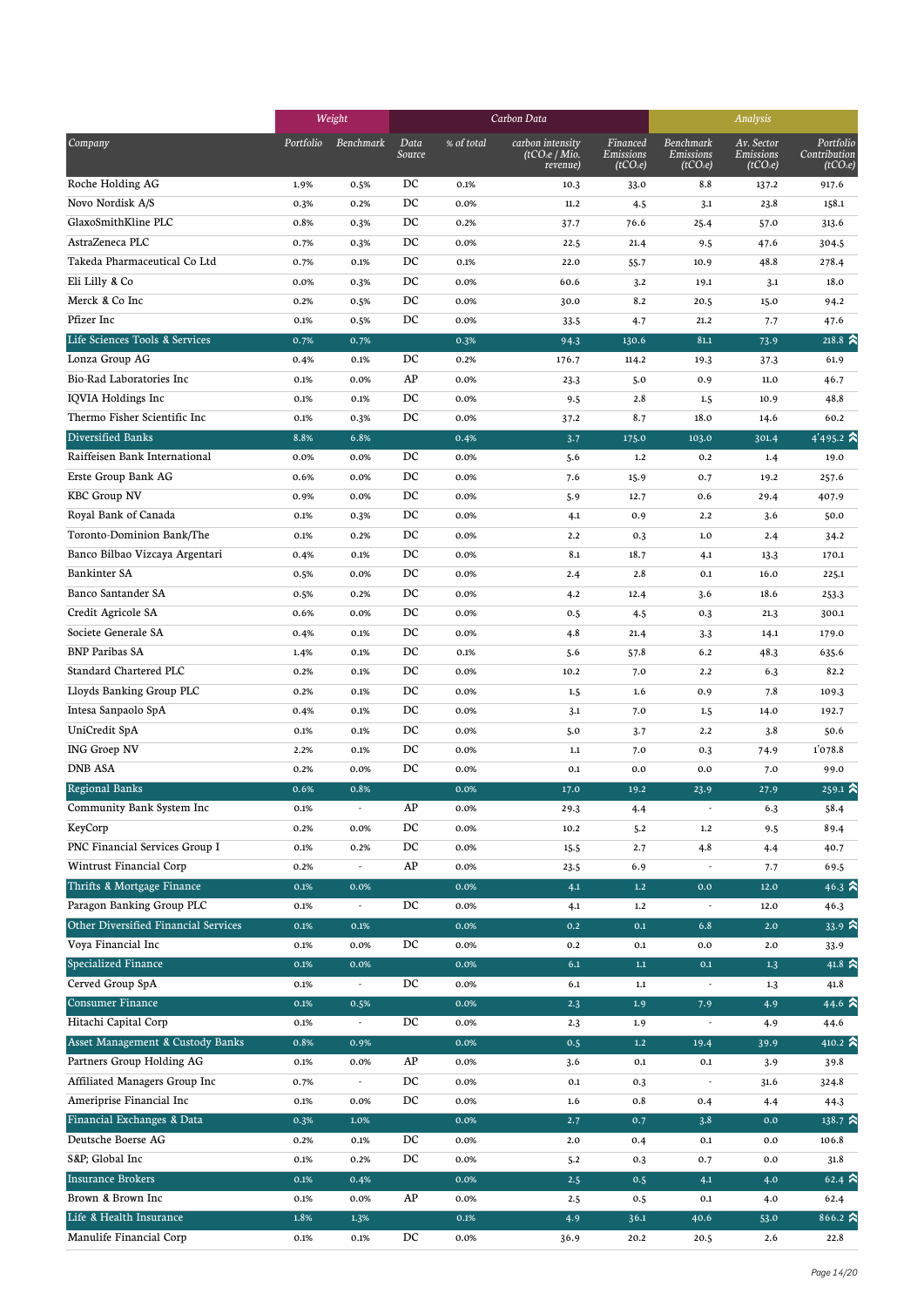|                                           | Weight    |                          |                |            | Carbon Data                                              | Analysis                                      |                                                |                                                 |                                                   |
|-------------------------------------------|-----------|--------------------------|----------------|------------|----------------------------------------------------------|-----------------------------------------------|------------------------------------------------|-------------------------------------------------|---------------------------------------------------|
| Company                                   | Portfolio | Benchmark                | Data<br>Source | % of total | carbon intensity<br>(tCO <sub>2</sub> e/Mio.<br>revenue) | Financed<br>Emissions<br>(tCO <sub>2</sub> e) | Benchmark<br>Emissions<br>(tCO <sub>2</sub> e) | Av. Sector<br>Emissions<br>(tCO <sub>2</sub> e) | Portfolio<br>Contribution<br>(tCO <sub>2</sub> e) |
| Legal & General Group PLC                 | 0.2%      | 0.1%                     | DC             | 0.0%       | 11.7                                                     | 1.4                                           | 0.4                                            | 6.0                                             | 98.9                                              |
| Prudential PLC                            | 1.3%      | 0.1%                     | DC             | 0.0%       | 2.5                                                      | 13.6                                          | 1.2                                            | 37.2                                            | 616.5                                             |
| AIA Group Ltd                             | 0.1%      | 0.3%                     | DC             | 0.0%       | 1.6                                                      | 0.4                                           | 0.9                                            | 4.1                                             | 67.8                                              |
| NN Group NV                               | 0.1%      | 0.0%                     | DC             | 0.0%       | 0.5                                                      | 0.5                                           | 0.1                                            | 3.2                                             | 52.7                                              |
| Multi-line Insurance                      | 1.8%      | 0.9%                     |                | 0.1%       | 1.8                                                      | 28.8                                          | 11.0                                           | 110.9                                           | 867.0 $\approx$                                   |
| Allianz SE                                | 1.5%      | 0.2%                     | DC             | 0.1%       | 2.1                                                      | 25.2                                          | 3.8                                            | 94.9                                            | 739.8                                             |
| AXA SA                                    | 0.3%      | 0.1%                     | DC             | 0.0%       | 0.9                                                      | 3.5                                           | 1.7                                            | 15.9                                            | 123.3                                             |
| Property & Casualty Insurance             | 0.9%      | 0.9%                     |                | 0.0%       | 1.7                                                      | 13.4                                          | 13.9                                           | 15.0                                            | 446.1 $\approx$                                   |
| Beazley PLC                               | 0.1%      |                          | DC             | 0.0%       | 0.5                                                      | 0.1                                           | $\overline{\phantom{a}}$                       | 1.0                                             | 31.6                                              |
| Tokio Marine Holdings Inc                 | 0.9%      | 0.1%                     | DC             | 0.0%       | 1.8                                                      | 13.3                                          | 1.2                                            | 13.9                                            | 413.9                                             |
| Reinsurance                               | 0.3%      | 0.3%                     |                | 0.0%       | $1.1\,$                                                  | 3.1                                           | 2.6                                            | 2.8                                             | $139.3 \; \text{N}$                               |
| Swiss Re AG                               | 0.1%      | 0.1%                     | DC             | 0.0%       | 0.4                                                      | 0.1                                           | 0.2                                            | 0.5                                             | 26.1                                              |
| Muenchener Rueckversicherungs-            | 0.1%      | 0.1%                     | DC             | 0.0%       | 1.3                                                      | 1.6                                           | 1.5                                            | $1.0$                                           | 47.2                                              |
| Reinsurance Group of America I            | 0.1%      | 0.0%                     | AP             | 0.0%       | $1.1\,$                                                  | 1.4                                           | 0.2                                            | 1.3                                             | 65.7                                              |
| IT Consulting & Other Services            | 1.7%      | 1.0%                     |                | 0.2%       | 10.4                                                     | 106.4                                         | 69.1                                           | 262.2                                           | $741.8 \; \text{\AA}$                             |
| Atos SE                                   | 0.6%      | 0.0%                     | DC             | 0.1%       | 7.2                                                      | 41.1                                          | 1.3                                            | 88.2                                            | 241.2                                             |
| Capgemini SE                              | 0.1%      | 0.0%                     | DC             | 0.0%       | 9.7                                                      | 5.2                                           | 2.4                                            | 14.6                                            | 41.3                                              |
| Accenture PLC                             | 0.1%      | 0.3%                     | DC             | 0.0%       | 6.4                                                      | 2.0                                           | 5.4                                            | 16.8                                            | 51.8                                              |
| <b>SCSK Corp</b>                          | 0.1%      |                          | DC             | 0.0%       | 15.3                                                     | 10.4                                          | $\overline{\phantom{a}}$                       | 20.2                                            | 54.1                                              |
| <b>CACI</b> International Inc             | 0.1%      | ÷,                       | AP             | 0.0%       | 8.0                                                      | 8.3                                           |                                                | 20.7                                            | 57.8                                              |
| Cognizant Technology Solutions            | 0.6%      | 0.1%                     | AP             | 0.1%       | 21.5                                                     | 33.9                                          | 4.4                                            | 89.7                                            | 253.5                                             |
| <b>International Business Machine</b>     | 0.1%      | 0.3%                     | DC             | 0.0%       | 14.8                                                     | 5.6                                           | 19.0                                           | 11.9                                            | 32.5                                              |
| Data Processing & Outsourced Services     | 0.7%      | 2.7%                     |                | 0.0%       | 5.4                                                      | 3.3                                           | 18.3                                           | 40.2                                            | 353.5 $\approx$                                   |
| Amadeus IT Group SA                       | 0.1%      | 0.1%                     | DC             | 0.0%       | 9.2                                                      | 0.6                                           | 0.8                                            | 3.1                                             | 26.4                                              |
| Jack Henry & Associates Inc               | 0.1%      | 0.0%                     | AP             | 0.0%       | 9.3                                                      | 0.8                                           | 0.2                                            | 4.9                                             | 42.1                                              |
| Mastercard Inc                            | 0.2%      | 0.6%                     | DC             | 0.0%       | 0.6                                                      | 0.0                                           | 0.2                                            | 9.2                                             | 81.3                                              |
| PayPal Holdings Inc                       | 0.1%      | 0.3%                     | DC             | 0.0%       | 4.8                                                      | 0.3                                           | 1.2                                            | 4.0                                             | 34.9                                              |
| Visa Inc                                  | 0.2%      | 0.7%                     | DC             | 0.0%       | 3.3                                                      | 0.3                                           | 1.0                                            | $11.0\,$                                        | 97.2                                              |
| <b>WEX</b> Inc                            | 0.1%      | $\overline{\phantom{a}}$ | AP             | 0.0%       | $5 - 7$                                                  | 1.2                                           | $\overline{\phantom{a}}$                       | 8.0                                             | 69.6                                              |
| Internet Services & Infrastructure        | 0.8%      | 0.3%                     |                | 0.2%       | 88.5                                                     | 111.9                                         | 5.6                                            | 0.0                                             | $258.4 \; \text{\AA}$                             |
| Akamai Technologies Inc                   | 0.8%      | 0.0%                     | DC             | 0.2%       | 88.5                                                     | 111.9                                         | 4.7                                            | 0.0                                             | 258.4                                             |
| <b>Application Software</b>               | 0.6%      | 1.9%                     |                | 0.0%       | 9.8                                                      | 4.6                                           | 18.3                                           | 12.1                                            | 274.6 $\approx$                                   |
| SAP SE                                    | 0.1%      | 0.3%                     | $_{\rm DC}$    | 0.0%       | 8.7                                                      | 1.4                                           | 3.7                                            | 2.4                                             | 53.6                                              |
| Dassault Systemes SE                      | 0.2%      | 0.0%                     | DC             | 0.0%       | 7.5                                                      | $1.0\,$                                       | 0.3                                            | 3.6                                             | 81.5                                              |
| Adobe Inc                                 | 0.1%      | 0.4%                     | DC             | 0.0%       | 7.1                                                      | 0.4                                           | 1.3                                            | 2.5                                             | 56.7                                              |
| Intuit Inc                                | 0.1%      | 0.2%                     | DC             | 0.0%       | 1.7                                                      | $0.1\,$                                       | $0.2\,$                                        | 1.7                                             | 38.9                                              |
| salesforce.com Inc                        | 0.1%      | 0.3%                     | DC             | 0.0%       | 30.9                                                     | 1.6                                           | 5.5                                            | 1.9                                             | 42.6                                              |
| <b>Systems Software</b>                   | 1.4%      | 3.2%                     |                | 0.0%       | 5.6                                                      | 8.9                                           | 14.1                                           | 22.3                                            | $682.3 \; \text{\AA}$                             |
| Sophos Group PLC                          | 0.3%      |                          | DC             | 0.0%       | 8.2                                                      | 4.4                                           |                                                | 5.2                                             | 155.3                                             |
| Microsoft Corp                            | 0.9%      | 2.6%                     | DC             | 0.0%       | 2.7                                                      | 2.2                                           | 6.0                                            | 15.0                                            | 461.2                                             |
| Oracle Corp                               | 0.1%      | 0.3%                     | DC             | 0.0%       | 10.4                                                     | 1.6                                           | 4.3                                            | 1.7                                             | 49.0                                              |
| <b>TERADATA CORP</b>                      | 0.0%      | $\overline{\phantom{a}}$ | DC             | 0.0%       | 9.2                                                      | 0.7                                           |                                                | 0.4                                             | 12.1                                              |
| <b>Communications Equipment</b>           | 0.3%      | 0.7%                     |                | 0.0%       | 15.6                                                     | 10.5                                          | 14.3                                           | 24.1                                            | 112.3 $\approx$                                   |
| Nokia OYJ                                 | 0.1%      | 0.0%                     | DC             | 0.0%       | 20.9                                                     | 7.5                                           | 4.8                                            | 7.0                                             | 28.2                                              |
| Cisco Systems Inc                         | 0.1%      | 0.5%                     | $_{\rm DC}$    | 0.0%       | 5.3                                                      | $1.1\,$                                       | 3.9                                            | 12.8                                            | 64.2                                              |
| Lumentum Holdings Inc                     | 0.0%      |                          | AP             | 0.0%       | 17.9                                                     | 1.9                                           |                                                | 4.3                                             | 19.7                                              |
| Technology Hardware, Storage &            | 0.1%      | 3.4%                     |                | 0.0%       | $0.2\,$                                                  | 0.1                                           | 115.8                                          | 10.4                                            | 46.4 $\approx$                                    |
| Peripherals<br>LOGITECH INTERNATIONAL-REG | 0.1%      | $\overline{\phantom{a}}$ | DC             | 0.0%       | 0.2                                                      | $0.1\,$                                       | $\overline{\phantom{a}}$                       | 10.4                                            | 46.4                                              |
| Electronic Equipment & Instruments        | 1.3%      | 0.5%                     |                | 0.2%       | 12.6                                                     | 99.0                                          | 126.6                                          | 259.8                                           | $563.6$ $\approx$                                 |
| <b>LEM Holding SA</b>                     | 0.0%      |                          | AP             | 0.0%       | 14.7                                                     | 0.5                                           |                                                | 3.9                                             | 9.4                                               |
| Landis+Gyr Group AG                       | 0.8%      | $\overline{\phantom{a}}$ | DC             | 0.2%       | 14.5                                                     | 75.6                                          | $\overline{\phantom{a}}$                       | 161.2                                           | 333.6                                             |
| Ingenico Group SA                         | 0.1%      | 0.0%                     | DC             | 0.0%       | 6.4                                                      | 2.6                                           | 0.5                                            | 15.0                                            | 35.4                                              |
| Horiba Ltd                                | 0.1%      | $\overline{\phantom{a}}$ | DC             | 0.0%       | 5.4                                                      | 4.9                                           | $\overline{\phantom{a}}$                       | 25.7                                            | 59.9                                              |
| Azbil Corp                                | 0.1%      | $\overline{\phantom{a}}$ | DC             | 0.0%       | 12.3                                                     | 4.6                                           | $\overline{\phantom{a}}$                       | 14.5                                            | 32.1                                              |
| Itron Inc                                 | 0.1%      | $\overline{\phantom{a}}$ | DC             | 0.0%       | 10.5                                                     | 8.1                                           | $\overline{\phantom{a}}$                       | 19.1                                            | 40.1                                              |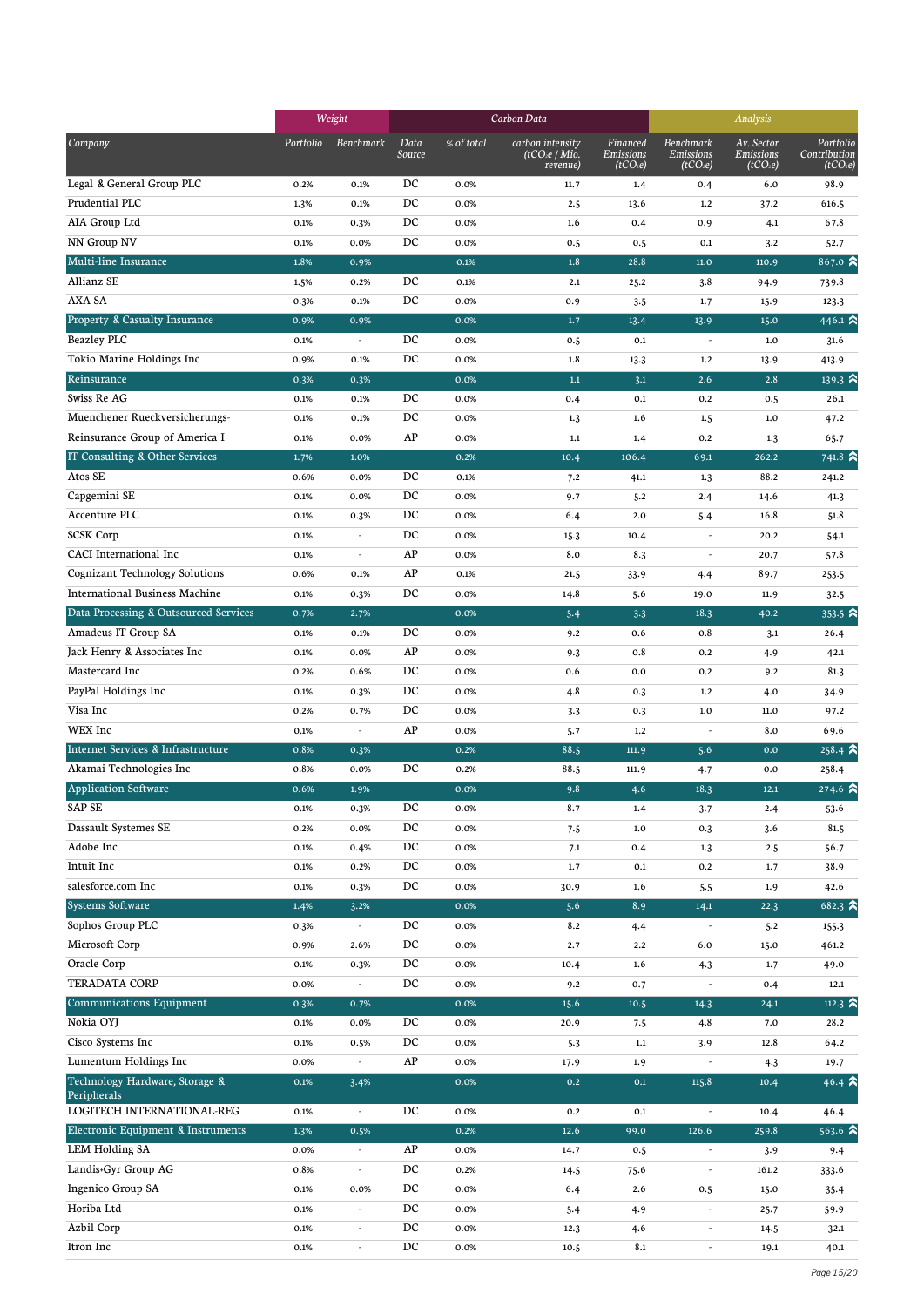|                                              |           | Weight                   |                |            | Carbon Data                                              |                                               | Analysis                                       |                                                 |                                                   |
|----------------------------------------------|-----------|--------------------------|----------------|------------|----------------------------------------------------------|-----------------------------------------------|------------------------------------------------|-------------------------------------------------|---------------------------------------------------|
| Company                                      | Portfolio | Benchmark                | Data<br>Source | % of total | carbon intensity<br>(tCO <sub>2</sub> e/Mio.<br>revenue) | Financed<br>Emissions<br>(tCO <sub>2</sub> e) | Benchmark<br>Emissions<br>(tCO <sub>2</sub> e) | Av. Sector<br>Emissions<br>(tCO <sub>2</sub> e) | Portfolio<br>Contribution<br>(tCO <sub>2</sub> e) |
| National Instruments Corp                    | 0.1%      | $\overline{\phantom{a}}$ | AP             | 0.0%       | 18.9                                                     | 2.8                                           | $\overline{\phantom{a}}$                       | 20.3                                            | 48.6                                              |
| <b>Electronic Components</b>                 | 0.1%      | 0.4%                     |                | 0.1%       | 138.0                                                    | 39.9                                          | 159.9                                          | 82.0                                            | 16.3 $\hat{ }$                                    |
| Murata Manufacturing Co Ltd                  | 0.1%      | 0.1%                     | DC             | 0.1%       | 138.0                                                    | 39.9                                          | 27.7                                           | 82.0                                            | 16.3                                              |
| Electronic Manufacturing Services            | 0.1%      | 0.1%                     |                | 0.0%       | 50.5                                                     | 8.8                                           | 36.7                                           | 21.4                                            | $16.8$ $\approx$                                  |
| TE Connectivity Ltd                          | 0.1%      | 0.1%                     | DC             | 0.0%       | 50.5                                                     | 8.8                                           | 12.1                                           | 21.4                                            | 16.8                                              |
| Semiconductor Equipment                      | 2.6%      | 0.7%                     |                | 1.9%       | 125.3                                                    | 912.1                                         | 39.6                                           | 736.7                                           | 365.6 $\approx$                                   |
| Manz AG                                      | 0.0%      | $\overline{\phantom{a}}$ | AP             | 0.0%       | 61.7                                                     | 21.6                                          | $\overline{\phantom{a}}$                       | 8.7                                             | $-6.5$                                            |
| <b>SUMCO Corp</b>                            | 0.1%      | 0.0%                     | DC             | 0.2%       | 264.1                                                    | 102.1                                         | 13.8                                           | 19.7                                            | $-68.2$                                           |
| Tokyo Electron Ltd                           | 0.1%      | 0.1%                     | DC             | 0.0%       | 18.2                                                     | 3.7                                           | 4.8                                            | 16.9                                            | 25.4                                              |
| Xinyi Solar Holdings Ltd                     | 0.1%      | ٠                        | DC             | 0.9%       | 1'761.0                                                  | 435.4                                         | $\overline{\phantom{a}}$                       | 31.4                                            | -381.9                                            |
| <b>ASML Holding NV</b>                       | 0.9%      | 0.3%                     | DC             | 0.0%       | 13.3                                                     | 14.3                                          | 4.3                                            | 267.8                                           | 451.1                                             |
| Advanced Energy Industries Inc               | 0.0%      | $\overline{\phantom{a}}$ | AP             | 0.0%       | 1.9                                                      | 0.2                                           | $\sim$                                         | 12.8                                            | 21.8                                              |
| Applied Materials Inc                        | 0.1%      | 0.1%                     | DC             | 0.0%       | 13.1                                                     | 2.9                                           | 5.7                                            | 18.6                                            | 29.1                                              |
| <b>Brooks Automation Inc</b>                 | 0.1%      | ÷,                       | AP             | 0.0%       | 4.3                                                      | 1.0                                           | $\overline{\phantom{a}}$                       | 33.5                                            | 56.7                                              |
| Daqo New Energy Corp                         | 0.1%      | ÷,                       | AP             | 0.1%       | 94.1                                                     | 39.4                                          | $\overline{\phantom{a}}$                       | 19.3                                            | $-6.2$                                            |
| Enphase Energy Inc                           | 0.2%      | ÷,                       | AP             | 0.0%       | 11.4                                                     | 7.2                                           | $\overline{\phantom{a}}$                       | 46.4                                            | 72.9                                              |
| SolarEdge Technologies Inc                   | 0.8%      | ÷,                       | AP             | 0.6%       | 99.2                                                     | 278.4                                         | $\overline{\phantom{a}}$                       | 222.2                                           | 104.9                                             |
| Teradyne Inc                                 | 0.1%      | 0.0%                     | DC             | 0.0%       | 15.6                                                     | 3.7                                           | 0.9                                            | 29.2                                            | 46.6                                              |
| Veeco Instruments Inc                        | 0.0%      |                          | AP             | 0.0%       | 6.6                                                      | 2.2                                           |                                                | 10.2                                            | 15.4                                              |
| Semiconductors                               | 3.1%      | 2.5%                     |                | 4.7%       | 138.1                                                    | 2'299.9                                       | 419.7                                          | 1'043.8                                         | $-825.5$ $\times$                                 |
| Canadian Solar Inc                           | 0.0%      | $\overline{\phantom{a}}$ | AP             | 0.3%       | 126.2                                                    | 146.4                                         | $\overline{\phantom{a}}$                       | 14.6                                            | $-125.6$                                          |
| Infineon Technologies AG                     | 0.1%      | 0.1%                     | DC             | 0.1%       | 112.3                                                    | 25.3                                          | 17.2                                           | 32.0                                            | 20.7                                              |
| <b>SOITEC</b>                                | 0.1%      | $\overline{a}$           | DC             | 0.0%       | 18.6                                                     | 1.4                                           | $\overline{\phantom{a}}$                       | 20.2                                            | 27.6                                              |
| STMicroelectronics NV                        | 0.2%      | 0.0%                     | DC             | 0.1%       | 75.1                                                     | 63.5                                          | 14.4                                           | 61.9                                            | 25.5                                              |
| <b>NXP Semiconductors NV</b>                 | 0.7%      | 0.1%                     | DC             | 0.6%       | 170.8                                                    | 275.7                                         | 32.5                                           | 228.8                                           | 53.4                                              |
| First Solar Inc                              | 0.9%      | $\overline{a}$           | DC             | 1.0%       | 171.8                                                    | 463.0                                         | $\overline{\phantom{a}}$                       | 295.8                                           | $-38.2$                                           |
| Intel Corp                                   | 0.2%      | 0.6%                     | DC             | 0.0%       | 39.3                                                     | 13.2                                          | 47.5                                           | 56.2                                            | 67.6                                              |
| JinkoSolar Holding Co Ltd                    | 0.0%      | $\overline{a}$           | AP             | 0.7%       | 153.2                                                    | 361.9                                         | $\overline{\phantom{a}}$                       | 13.9                                            | $-342.1$                                          |
| NVIDIA Corp                                  | 0.1%      | 0.3%                     | DC             | 0.0%       | 7.3                                                      | 0.5                                           | 1.6                                            | 35.6                                            | 50.7                                              |
| QUALCOMM Inc                                 | 0.1%      | 0.2%                     | DC             | 0.0%       | 9.3                                                      | 1.9                                           | 4.5                                            | 34.5                                            | 47.7                                              |
| Silicon Laboratories Inc                     | 0.1%      | ÷,                       | AP             | 0.0%       | 65.8                                                     | 14.8                                          | $\sim$                                         | 48.7                                            | 55.3                                              |
| SunPower Corp                                | 0.4%      |                          | DC             | 1.9%       | 137.5                                                    | 924.6                                         |                                                | 150.8                                           | $-711.1$                                          |
| Texas Instruments Inc                        | 0.1%      | 0.3%                     | DC             | 0.0%       | 80.1                                                     | $6.2\,$                                       | 23.3                                           | 24.0                                            | 28.4                                              |
| Universal Display Corp                       | 0.1%      | $\overline{\phantom{a}}$ | AP             | 0.0%       | 51.0                                                     | 1.4                                           | $\overline{\phantom{a}}$                       | 26.8                                            | 37.2                                              |
| <b>Alternative Carriers</b>                  | 0.5%      | 0.1%                     |                | 0.0%       | 6.3                                                      | 13.0                                          | 28.7                                           | 130.0                                           | $233.3 \; \text{\AA}$                             |
| Iliad SA                                     | 0.5%      | 0.0%                     | DC             | 0.0%       | 6.3                                                      | 13.0                                          | 0.2                                            | 130.0                                           | 233.3                                             |
| <b>Integrated Telecommunication Services</b> | 2.3%      | 1.9%                     |                | 0.7%       | 35.4                                                     | 341.0                                         | 361.5                                          | 655.6                                           | $775.6$ $\approx$                                 |
| <b>BCE</b> Inc                               | 0.4%      | 0.0%                     | DC             | 0.1%       | 21.2                                                     | 26.2                                          | 1.0                                            | 121.1                                           | 177.5                                             |
| Telefonica SA                                | 0.1%      | 0.1%                     | DC             | 0.0%       | 23.6                                                     | 19.7                                          | 13.6                                           | 30.9                                            | 32.2                                              |
| Orange SA                                    | 0.3%      | 0.1%                     | DC             | 0.1%       | 27.1                                                     | 47.6                                          | 12.0                                           | 75.9                                            | 79.9                                              |
| Telia Co AB                                  | 0.4%      | 0.0%                     | DC             | 0.1%       | 33.8                                                     | 38.2                                          | 2.6                                            | 114.9                                           | 155.1                                             |
| AT&T Inc                                     | 0.6%      | 0.6%                     | DC             | 0.3%       | 49.1                                                     | 150.0                                         | 158.6                                          | 176.3                                           | 146.3                                             |
| Verizon Communications Inc                   | 0.5%      | 0.6%                     | DC             | 0.1%       | 36.5                                                     | 59.2                                          | 71.9                                           | 136.4                                           | 170.3                                             |
| Wireless Telecommunication Services          | 0.9%      | 0.6%                     |                | 0.5%       | 38.1                                                     | 226.8                                         | 92.0                                           | 266.1                                           | 227.7 $\hat{\mathbf{a}}$                          |
| Vodafone Group PLC                           | 0.9%      | 0.1%                     | DC             | 0.5%       | 38.7                                                     | 218.8                                         | 29.7                                           | 247.0                                           | 202.9                                             |
| KDDI Corp                                    | 0.1%      | 0.1%                     | DC             | 0.0%       | 25.7                                                     | 8.0                                           | 14.2                                           | 19.0                                            | 24.4                                              |
| Broadcasting                                 | 0.8%      | 0.1%                     |                | 0.0%       | 5.3                                                      | 17.4                                          | 5.5                                            | 0.0                                             | 395.1 $\hat{\mathbf{a}}$                          |
| <b>ITV PLC</b>                               | 0.8%      | 0.0%                     | DC             | 0.0%       | 5.3                                                      | 17.4                                          | 0.3                                            | 0.0                                             | 395.1                                             |
| Publishing                                   | 0.1%      | 0.0%                     |                | 0.0%       | 14.6                                                     | 6.6                                           | 3.1                                            | 0.0                                             | 46.4 $\approx$                                    |
| John Wiley & Sons Inc                        | 0.1%      |                          | AP             | 0.0%       | 14.6                                                     | 6.6                                           |                                                | 0.0                                             | 46.4                                              |
| Movies & Entertainment                       | 0.1%      | 1.0%                     |                | 0.1%       | 107.8                                                    | 56.3                                          | 57.0                                           | 0.0                                             | $-9.9$ $\blacktriangleright$                      |
| Cineworld Group PLC                          | 0.1%      | $\overline{\phantom{a}}$ | DC             | 0.1%       | 107.8                                                    | 56.3                                          | $\overline{\phantom{a}}$                       | 0.0                                             | $-9.9$                                            |
| Interactive Home Entertainment               | 1.9%      | 0.4%                     |                | 0.0%       | $1.1\,$                                                  | 3.3                                           | 2.4                                            | 0.0                                             | $947.5$ $\approx$                                 |
| Nintendo Co Ltd                              | 1.9%      | 0.1%                     | DC             | 0.0%       | $1.1\,$                                                  | 3.3                                           | 0.2                                            | 0.0                                             | 947.5                                             |
| Interactive Media & Services                 | 2.6%      | 3.2%                     |                | 0.0%       | 5.8                                                      | 17.2                                          | 20.6                                           | 0.0                                             | $1'266.8$ $\approx$                               |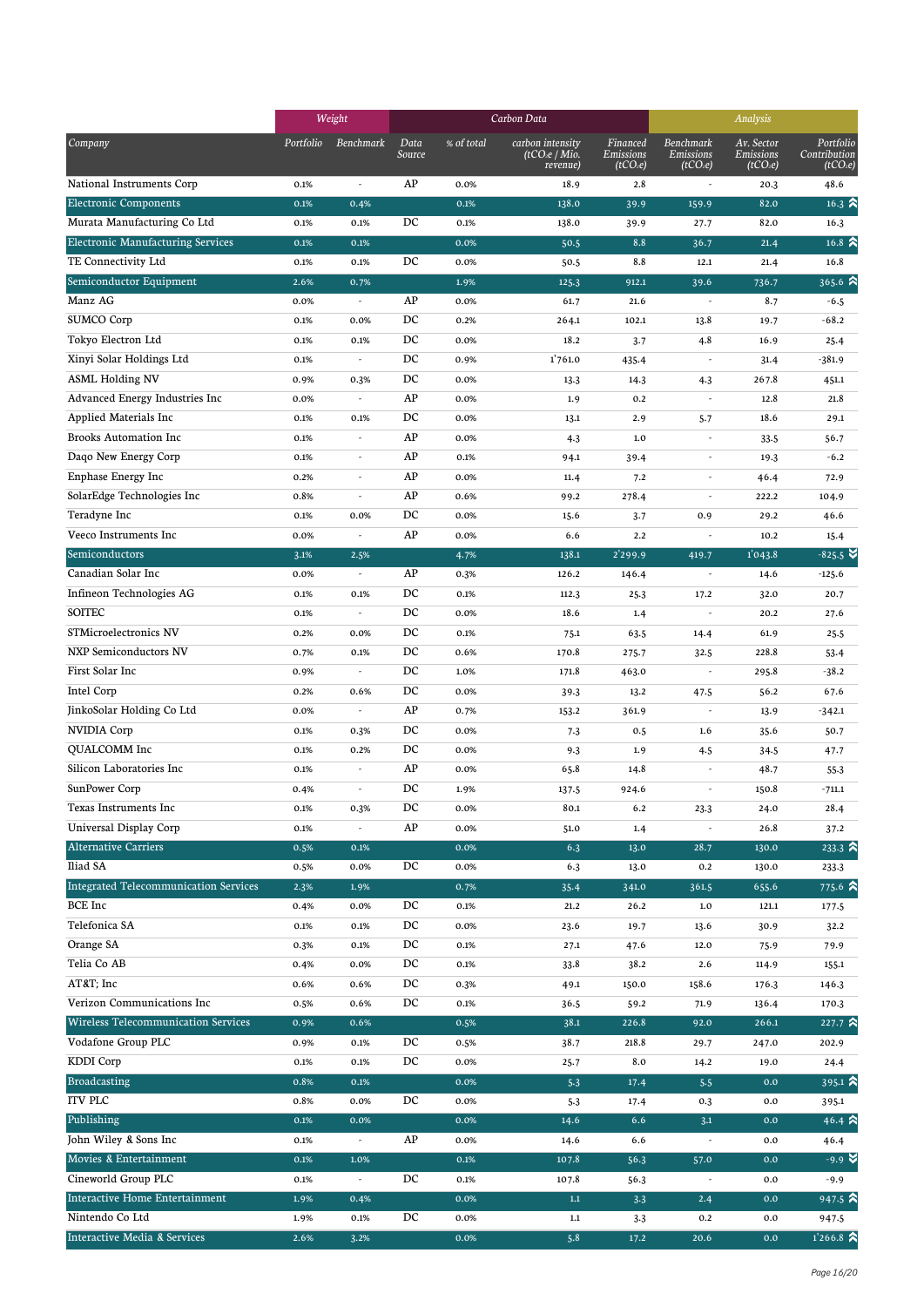|                                    |           | Weight                   |                  |            | Carbon Data                                              |                                               | Analysis                                       |                                                 |                                                   |
|------------------------------------|-----------|--------------------------|------------------|------------|----------------------------------------------------------|-----------------------------------------------|------------------------------------------------|-------------------------------------------------|---------------------------------------------------|
| Company                            | Portfolio | Benchmark                | Data<br>Source   | % of total | carbon intensity<br>(tCO <sub>2</sub> e/Mio.<br>revenue) | Financed<br>Emissions<br>(tCO <sub>2</sub> e) | Benchmark<br>Emissions<br>(tCO <sub>2</sub> e) | Av. Sector<br>Emissions<br>(tCO <sub>2</sub> e) | Portfolio<br>Contribution<br>(tCO <sub>2</sub> e) |
| Alphabet Inc                       | 0.3%      | 0.9%                     | DC               | 0.0%       | 4.6                                                      | 1.4                                           | 5.0                                            | $0.0\,$                                         | 132.3                                             |
| Alphabet Inc                       | 2.3%      | 0.9%                     | DC               | 0.0%       | 5.9                                                      | 15.7                                          | 6.2                                            | 0.0                                             | 1'128.2                                           |
| <b>Electric Utilities</b>          | 1.0%      | 1.9%                     |                  | 6.2%       | 285.5                                                    | 2'979.5                                       | 17'122.3                                       | 13'142.1                                        | $-2'504.1$ $\blacktriangleright$                  |
| Orsted A/S                         | 0.3%      | 0.0%                     | DC               | 0.6%       | 329.3                                                    | 268.0                                         | 36.6                                           | 4'114.5                                         | $-111.4$                                          |
| Red Electrica Corp SA              | 0.1%      | 0.0%                     | DC               | 0.2%       | 560.1                                                    | 73.2                                          | 12.4                                           | 1'473.9                                         | $-17.0$                                           |
| <b>SSE PLC</b>                     | 0.6%      | 0.0%                     | DC               | 5.4%       | 278.0                                                    | 2'638.4                                       | 194.9                                          | 7'553.7                                         | $-2'364.3$                                        |
| <b>Gas Utilities</b>               | 0.5%      | 0.2%                     |                  | 0.3%       | 44.1                                                     | 130.8                                         | 344.4                                          | 1'395.0                                         | $136.3 \; \text{\AA}$                             |
| ENN Energy Holdings Ltd            | 0.5%      |                          | AP               | 0.3%       | 44.1                                                     | 130.8                                         | $\overline{\phantom{a}}$                       | 1'395.0                                         | 136.3                                             |
| Multi-Utilities                    | 0.7%      | 1.0%                     |                  | 2.8%       | 509.9                                                    | 1'339.9                                       | 8'936.6                                        | 10'585.8                                        | $-1'004.3$                                        |
| Algonquin Power & Utilities Co     | 0.1%      | 0.0%                     | DC               | 1.0%       | 1892.5                                                   | 477.7                                         | 62.8                                           | 1890.6                                          | $-417.0$                                          |
| National Grid PLC                  | 0.5%      | 0.1%                     | DC               | 1.5%       | 367.8                                                    | 710.2                                         | 138.0                                          | 7568.8                                          | $-467.6$                                          |
| MDU Resources Group Inc            | 0.1%      | $\overline{\phantom{a}}$ | AP               | 0.3%       | 341.9                                                    | 152.0                                         | $\overline{\phantom{a}}$                       | 1'126.4                                         | $-115.7$                                          |
| <b>Water Utilities</b>             | 0.5%      | 0.1%                     |                  | 0.8%       | 393.1                                                    | 410.0                                         | 25.1                                           | 285.8                                           | $-182.9$ $\vee$                                   |
| Beijing Enterprises Water Grou     | 0.1%      | $\overline{\phantom{a}}$ | AP               | 0.2%       | 290.8                                                    | 79.7                                          | $\overline{\phantom{a}}$                       | 41.7                                            | $-46.5$                                           |
| Pennon Group PLC                   | 0.1%      | L,                       | DC               | 0.5%       | 952.7                                                    | 222.7                                         | $\sim$                                         | 45.5                                            | $-186.5$                                          |
| Severn Trent PLC                   | 0.1%      | 0.0%                     | DC               | 0.1%       | 164.0                                                    | 32.4                                          | 7.5                                            | 46.9                                            | 5.0                                               |
| American Water Works Co Inc        | 0.1%      | 0.0%                     | DC               | 0.0%       | 191.4                                                    | 15.1                                          | 12.3                                           | 37.4                                            | 14.8                                              |
| Aqua America Inc                   | 0.1%      | 0.0%                     | DC               | 0.0%       | 133.4                                                    | 8.8                                           | 2.6                                            | 47.6                                            | 29.2                                              |
| AquaVenture Holdings Ltd           | 0.1%      |                          | AP               | 0.1%       | 266.1                                                    | 51.4                                          |                                                | 66.7                                            | 1.9                                               |
| Renewable Electricity              | 1.2%      | 0.0%                     |                  | 1.9%       | 231.6                                                    | 926.6                                         | 0.0                                            | 12'259.6                                        | $-334.1$ $\times$                                 |
| Brookfield Renewable Partners      | 0.1%      | $\overline{a}$           | AP               | 1.1%       | 1'202.2                                                  | 530.8                                         | $\overline{\phantom{a}}$                       | 1'121.2                                         | $-476.7$                                          |
| Polaris Infrastructure Inc         | 0.0%      | $\overline{a}$           | AP               | 0.1%       | 289.1                                                    | 34.2                                          | $\overline{\phantom{a}}$                       | 332.3                                           | $-18.0$                                           |
| Huaneng Renewables Corp Ltd        | 0.4%      | $\overline{a}$           | AP               | 0.7%       | 229.1                                                    | 337.5                                         | $\overline{\phantom{a}}$                       | 4'025.4                                         | $-142.2$                                          |
| Encavis AG                         | 0.1%      | ÷,                       | AP               | 0.0%       | 1.7                                                      | 0.2                                           | $\overline{\phantom{a}}$                       | 633.1                                           | 30.6                                              |
| <b>EDP Renovaveis SA</b>           | 0.2%      | L,                       | DC               | 0.0%       | 17.7                                                     | 6.1                                           | $\overline{\phantom{a}}$                       | 2'250.5                                         | 103.7                                             |
| West Holdings Corp                 | 0.1%      | L,                       | AP               | 0.0%       | 5.4                                                      | 5.9                                           | $\sim$                                         | 1'191.3                                         | 52.1                                              |
| Scatec Solar ASA                   | 0.1%      | ÷,                       | DC               | 0.0%       | 49.8                                                     | 5.4                                           | $\overline{\phantom{a}}$                       | 1'291.7                                         | 57.5                                              |
| TerraForm Power Inc                | 0.1%      | $\overline{\phantom{a}}$ | AP               | 0.0%       | 23.1                                                     | 6.5                                           | $\overline{\phantom{a}}$                       | 1'414.1                                         | 62.4                                              |
| Diversified REITs                  | 0.2%      | 0.2%                     |                  | 0.0%       | 25.0                                                     | 4.5                                           | 21.8                                           | 73.7                                            | 95.6 $\approx$                                    |
| Merlin Properties Socimi SA        | 0.0%      |                          | AP               | 0.0%       | 104.8                                                    | 2.5                                           |                                                | 12.0                                            | 13.8                                              |
| Land Securities Group PLC          | 0.2%      | 0.0%                     | DC               | 0.0%       | 12.8                                                     | 2.0                                           | 0.2                                            | 61.7                                            | 81.8                                              |
| <b>Industrial REITs</b>            | 1.0%      | 0.2%                     |                  | 0.0%       | 0.6                                                      | 0.4                                           | 4.1                                            | 26.4                                            | $493.4$ $\approx$                                 |
| Hannon Armstrong Sustainable I     | 1.0%      | $\overline{\phantom{a}}$ | DC               | 0.0%       | 0.6                                                      | 0.4                                           |                                                | 26.4                                            | 493.4                                             |
| <b>Retail REITs</b>                | 0.5%      | 0.4%                     |                  | 0.0%       | 36.4                                                     | 21.1                                          | 20.1                                           | 41.4                                            | $234.1$ $\approx$                                 |
| Kimco Realty Corp                  | 0.4%      | 0.0%                     | DC               | 0.0%       | 36.3                                                     | 15.2                                          | 0.8                                            | 28.8                                            | 161.9                                             |
| Retail Opportunity Investments     | 0.1%      | $\overline{\phantom{a}}$ | AP               | 0.0%       | 8.3                                                      | 0.9                                           | $\overline{\phantom{a}}$                       | 8.1                                             | 49.2                                              |
| Weingarten Realty Investors        | 0.1%      | ÷,                       | AP               | 0.0%       | 88.1                                                     | 5.1                                           | $\overline{\phantom{a}}$                       | 4.5                                             | 22.3                                              |
| Diversified Real Estate Activities | 0.9%      | 0.4%                     |                  | 0.4%       | 70.8                                                     | 198.7                                         | 153.0                                          | 106.1                                           | $254.1 \; \text{\AA}$                             |
| Mitsubishi Estate Co Ltd           | 0.9%      | 0.1%                     | DC               | 0.4%       | 66.7                                                     | 179.1                                         | 10.4                                           | 100.9                                           | 251.4                                             |
| CapitaLand Ltd                     | 0.0%      | 0.0%                     | DC               | 0.0%       | 166.8                                                    | 19.6                                          | 6.9                                            | 5.2                                             | 2.6                                               |
| Real Estate Operating Companies    | 0.8%      | 0.2%                     |                  | 0.2%       | 102.3                                                    | 111.8                                         | 31.0                                           | 187.0                                           | 298.9 $\approx$                                   |
| S IMMO AG                          | 0.4%      | $\overline{\phantom{a}}$ | $_{\mathrm{DC}}$ | 0.1%       | 73.1                                                     | 33.2                                          | $\overline{\phantom{a}}$                       | 82.8                                            | 148.1                                             |
| Deutsche Wohnen SE                 | 0.1%      | 0.0%                     | DC               | 0.0%       | 226.5                                                    | 7.2                                           | 4.6                                            | 11.5                                            | 18.0                                              |
| Vonovia SE                         | 0.1%      | 0.1%                     | DC               | 0.0%       | 123.8                                                    | 19.0                                          | 15.0                                           | 17.7                                            | 19.5                                              |
| Citycon OYJ                        | 0.3%      | $\overline{\phantom{a}}$ | DC               | 0.1%       | 115.5                                                    | 52.3                                          | $\overline{\phantom{a}}$                       | 75.0                                            | 111.7                                             |
| Real Estate Development            | 0.0%      | 0.1%                     |                  | 0.0%       | 39.3                                                     | 2.5                                           | $1.2\,$                                        | 46.6                                            | 21.1 $\approx$                                    |
| Harworth Group PLC                 | 0.0%      | $\overline{\phantom{a}}$ | DC               | 0.0%       | 39.3                                                     | 2.5                                           | $\overline{\phantom{a}}$                       | 46.6                                            | 21.1                                              |
| Real Estate Services               | 0.2%      | 0.1%                     |                  | 0.0%       | 6.8                                                      | 10.6                                          | 3.0                                            | 35.8                                            | $94.8$ $\approx$                                  |
| Open House Co Ltd                  | 0.1%      | $\overline{\phantom{a}}$ | AP               | 0.0%       | 6.6                                                      | 7.8                                           |                                                | 18.1                                            | 45.4                                              |
| Relo Group Inc                     | 0.1%      | $\overline{\phantom{a}}$ | AP               | 0.0%       | 7.6                                                      | 2.9                                           |                                                | 17.7                                            | 49.3                                              |
| Others                             | 0.4%      | 1.0%                     |                  | 0.4%       | 223.2                                                    | 181.1                                         | 1'196.5                                        | 0.0                                             | 2.1 $\hat{z}$                                     |
| Cargojet Inc                       | 0.1%      | $\overline{\phantom{a}}$ | AP               | 0.2%       | 543.4                                                    | 110.4                                         |                                                | 0.0                                             | $-76.6$                                           |
| Knorr-Bremse AG                    | 0.0%      | 0.0%                     | DC               | 0.0%       | 21.1                                                     | 1.7                                           | 0.7                                            | 0.0                                             | 10.7                                              |
| Unibail-Rodamco-Westfield          | 0.1%      | 0.0%                     | DC               | 0.0%       | 45.1                                                     | 3.5                                           | $2.0$                                          | 0.0                                             | 39.2                                              |
| Azure Power Global Ltd             | 0.0%      | $\overline{\phantom{a}}$ | ${\sf AP}$       | 0.1%       | 845.2                                                    | 58.8                                          | $\overline{\phantom{a}}$                       | 0.0                                             | $-41.0$                                           |
|                                    |           |                          |                  |            |                                                          |                                               |                                                |                                                 |                                                   |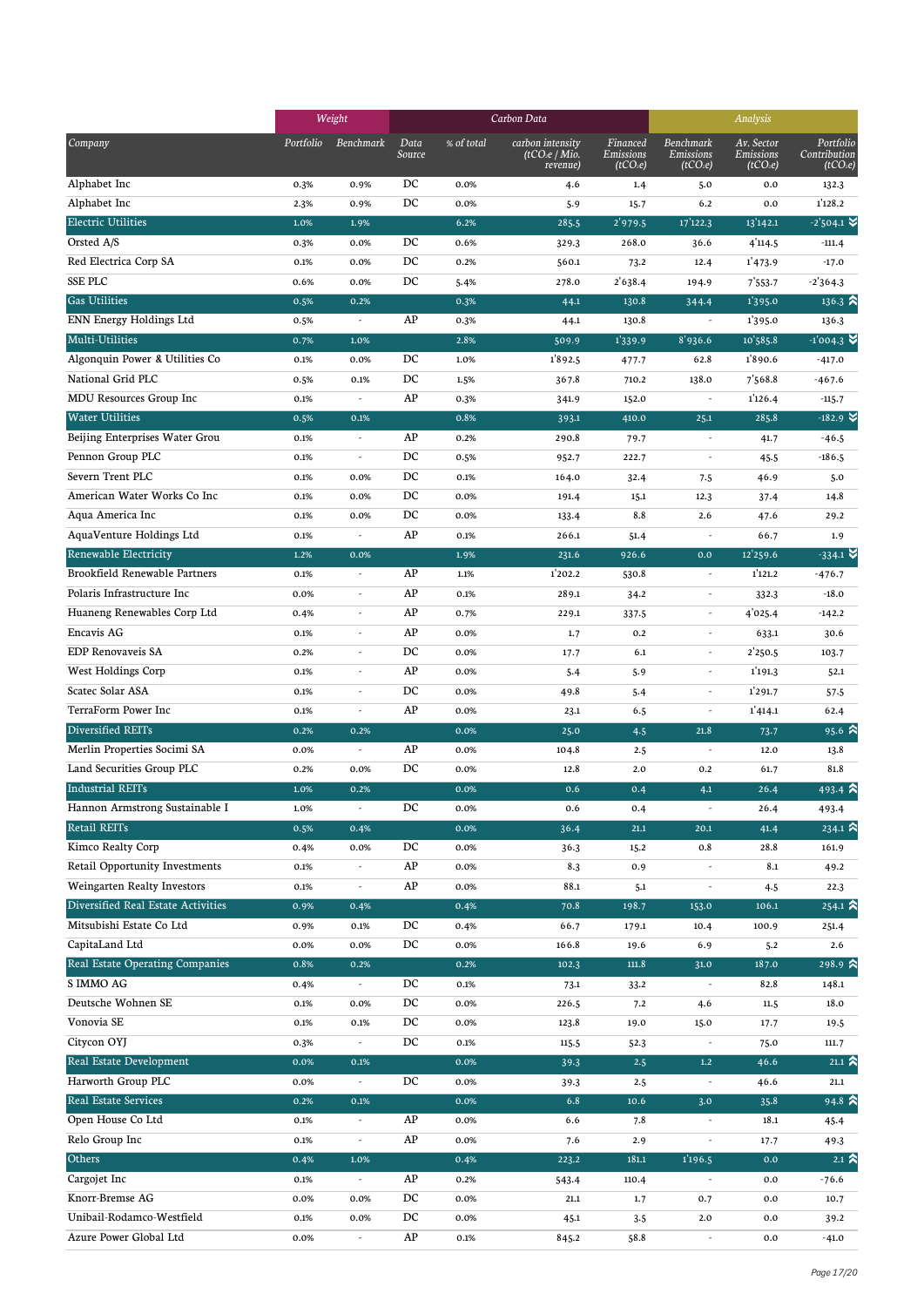|                 | Weight    |                  | Carbon Data           |            |                                                          |                                               | Analysis                                              |                                                        |                                                   |
|-----------------|-----------|------------------|-----------------------|------------|----------------------------------------------------------|-----------------------------------------------|-------------------------------------------------------|--------------------------------------------------------|---------------------------------------------------|
| Company         | Portfolio | <b>Benchmark</b> | Data<br><b>Source</b> | % of total | carbon intensity<br>(tCO <sub>2</sub> e/Mio.<br>revenue) | Financed<br>Emissions<br>(tCO <sub>2</sub> e) | Benchmark<br><b>Emissions</b><br>(tCO <sub>2</sub> e) | Av. Sector<br><b>Emissions</b><br>(tCO <sub>2</sub> e) | Portfolio<br>Contribution<br>(tCO <sub>2</sub> e) |
| Alfen Beheer BV | 0.0%      | ۰                | AP                    | 0.0%       | 39.4                                                     | 4.3                                           |                                                       | 0.0                                                    | 17.2                                              |
| Epiroc AB       | 0.1%      | 0.0%             | DC                    | 0.0%       | 8.8                                                      | 2.4                                           | 0.6                                                   | 0.0                                                    | 52.6                                              |
| Total portfolio | 99.6%     | 99.5%            |                       | 100.0%     | 114.2                                                    | 48'418.9                                      | 79'061.8                                              | 94'961.7                                               |                                                   |

Note that the weighting for the benchmark will not always total 100% as the stocks shown are only for those held by the portfolio.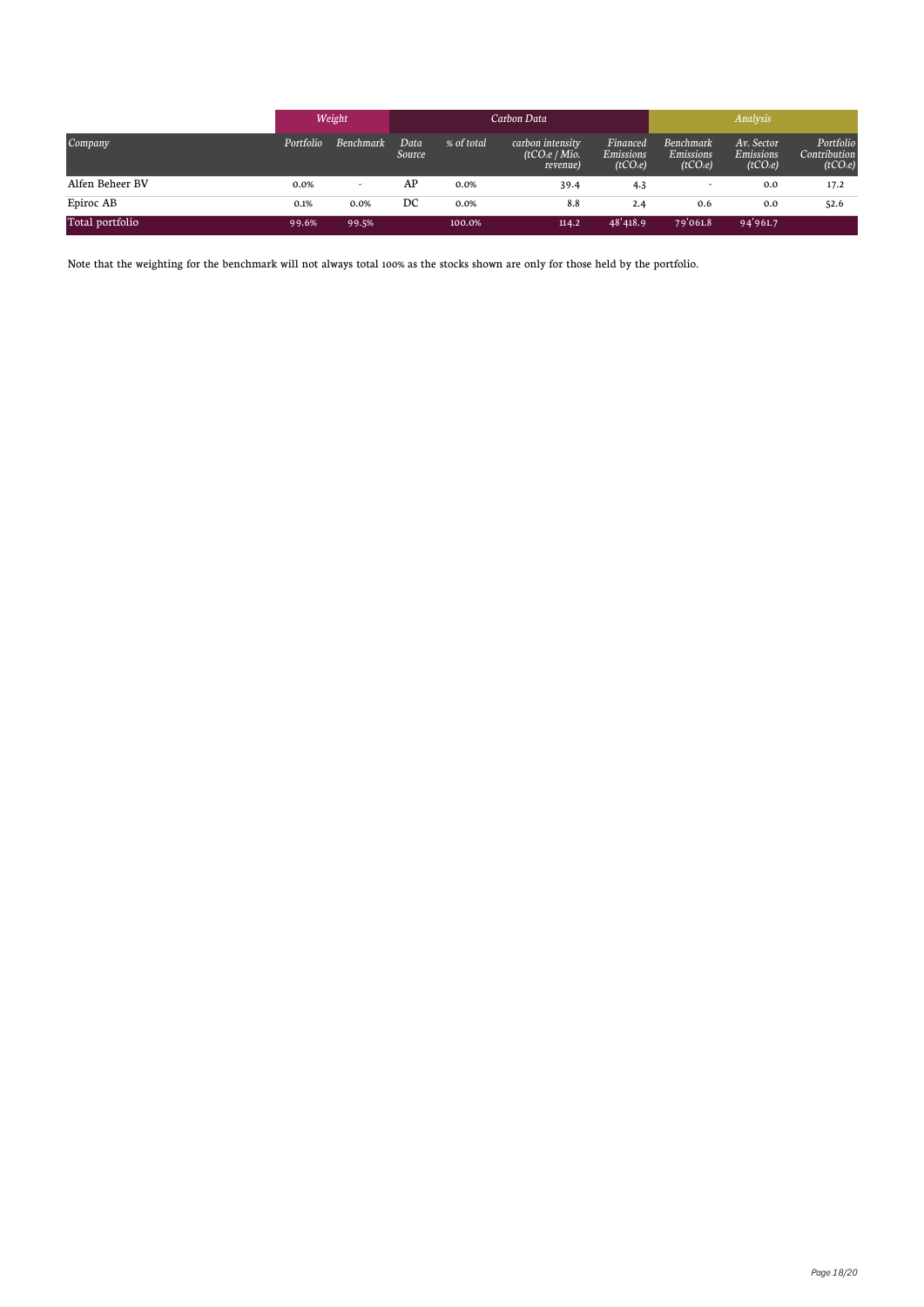### Carbon Ranking

# Ranking 72 Global percentile (n=27073)

68 Peer percentile (Lipper Global Equity Global, n=3093)

This is a standardized ranking of the fund based on the product's weighted average carbon intensity using two peergroups. One consisting of all other funds in the database (global percentile) and one where the fund is ranked taking the specific Lipper Global Classification into account (peer percentile). The ranking is based on percentiles and ranges from 0 (worst) to 100 (best).